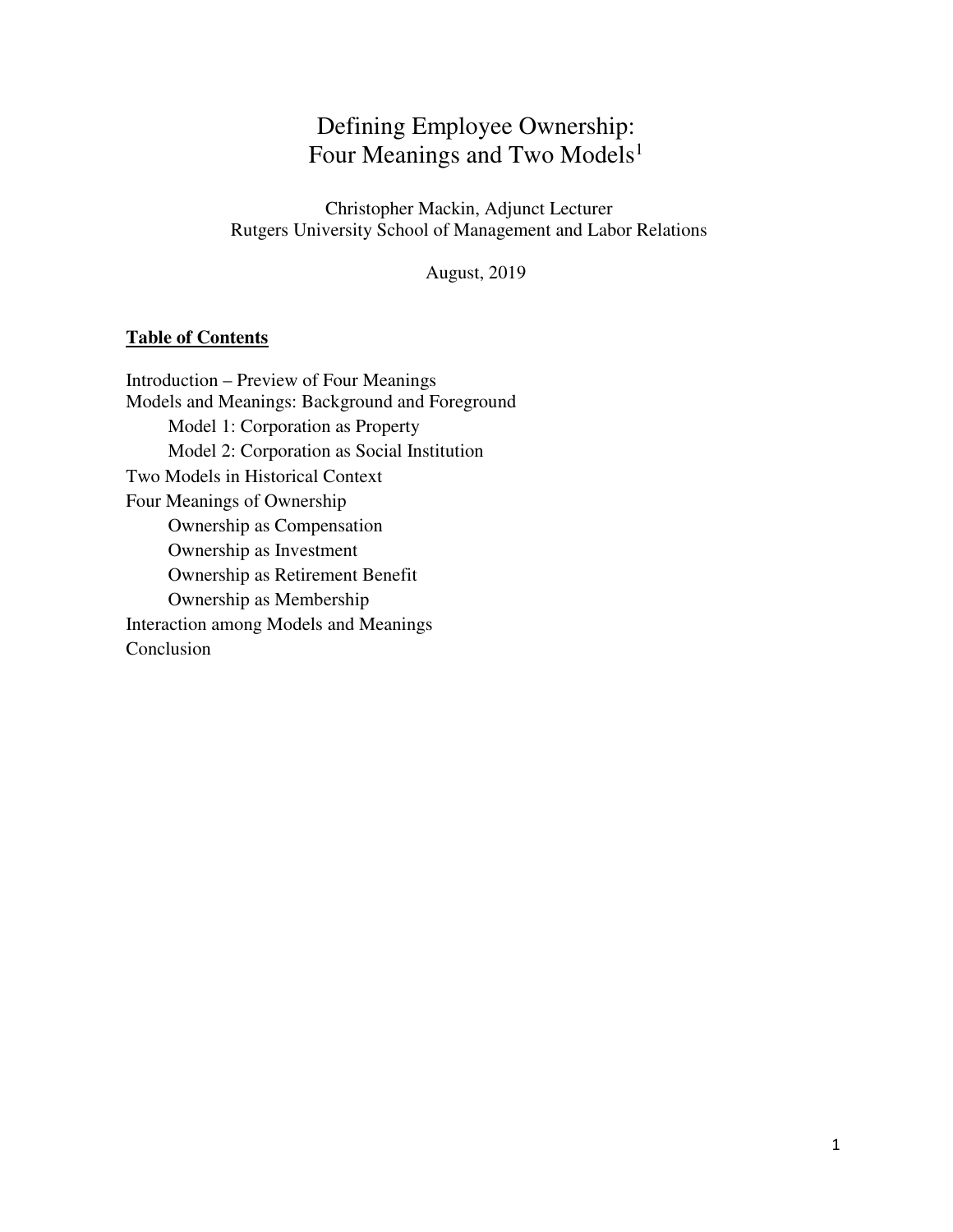#### **Abstract**

The field of broad-based employee ownership within corporations is situated at the intersection of a broad range of scholarly disciplines. The disciplines of history, economics, law, corporate finance, sociology and management each contribute vocabulary and distinctions that describe the same field. This broad spectrum of inquiry lends a certain 'ships passing in the night' quality to discussions of the topic. Rather than attempt to resolve this vocabulary in favor of one discipline, this paper attempts to map the diversity of approaches that currently dominate the discussion. A methodology that distinguishes background assumptions from foreground uses is enlisted to assist in completing our task.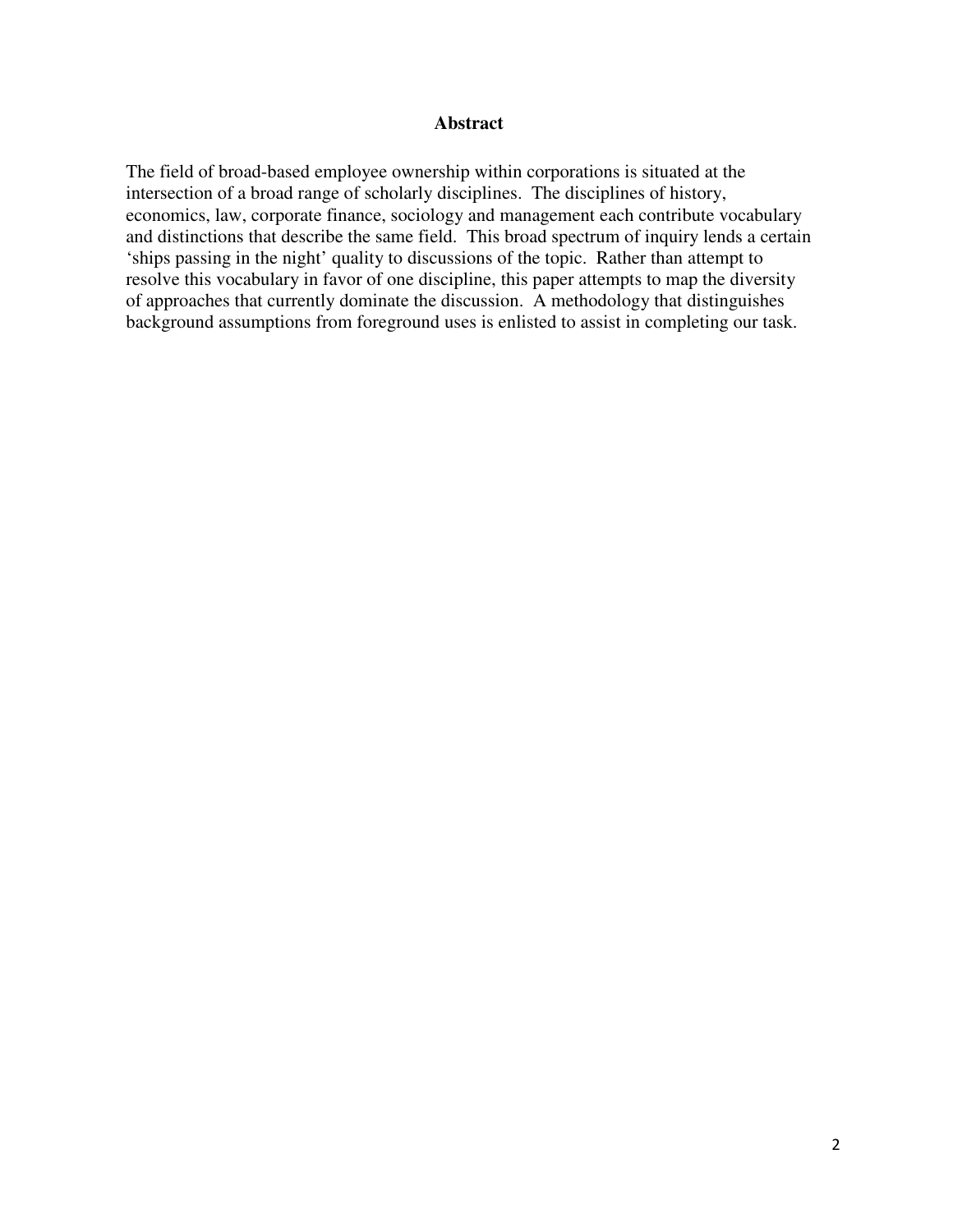# **Introduction**

The ownership of companies by a broad base of employees, best known by the familiar label of employee ownership, earns a generally sympathetic hearing from the public and the press but remains an outlier concept in contemporary economic and policy discussions. This paper pinpoints one of the core challenges to furthering research and discussion of employee ownership -- competing definitions of the meaning of ownership within the context of the modern business enterprise.

The lack of consensus about the meaning of ownership becomes apparent when we consider the wide range of different settings and structures where we find the term being used in today's economy. Ownership takes place in a variety of structural forms, including but not limited to sole proprietorships, partnerships, closely-held firms, publicly-traded corporations, corporations owned partially or fully through Employee Stock Ownership Plans or ESOP's and through firms structured as cooperatives. Further evidence regarding the existence of a plurality of meanings is the range of terminology used across these different settings. Those terms include owner, partner, shareholder, investor, optionholder, beneficiary and member.

The existence of a plurality of structures and meanings suggests that the overall topic of ownership is unresolved. If it is indeed unresolved, that point of view runs counter to the perspective of scholars such as Hansmann and Kraakman whose 2001 article "The End of History for Corporate Law" appeared to discourage further consideration of alternative structures and meanings.<sup>2</sup> The plurality of definitions of the term ownership we will describe do present challenges to future scholarship. It also suggests however that instead of having arrived at the end of history, corporate law may have a vital future.

After reviewing a range of structures and terminology that describe ownership, we introduce a more abstract challenge. At that more abstract level, the differences we find concerning ownership suggest the existence of two underlying models or theories of property that awkwardly cohabit and compete in contemporary economic life. Those theories of property necessarily lead us to consider the domain of appropriation. Appropriation is one of the central explanatory "verbs" of law and economics. Harkening back to Adam Smith, John Locke and other early thinkers, it describes the origins of property claims, the journey property ownership takes and most specifically how property becomes "one's own."<sup>3</sup>

We begin this journey with a focus on four contemporary meanings of ownership as they apply to an understanding of the particular field of broad-based employee ownership of private sector enterprise. Achieving widespread consensus around a single definition of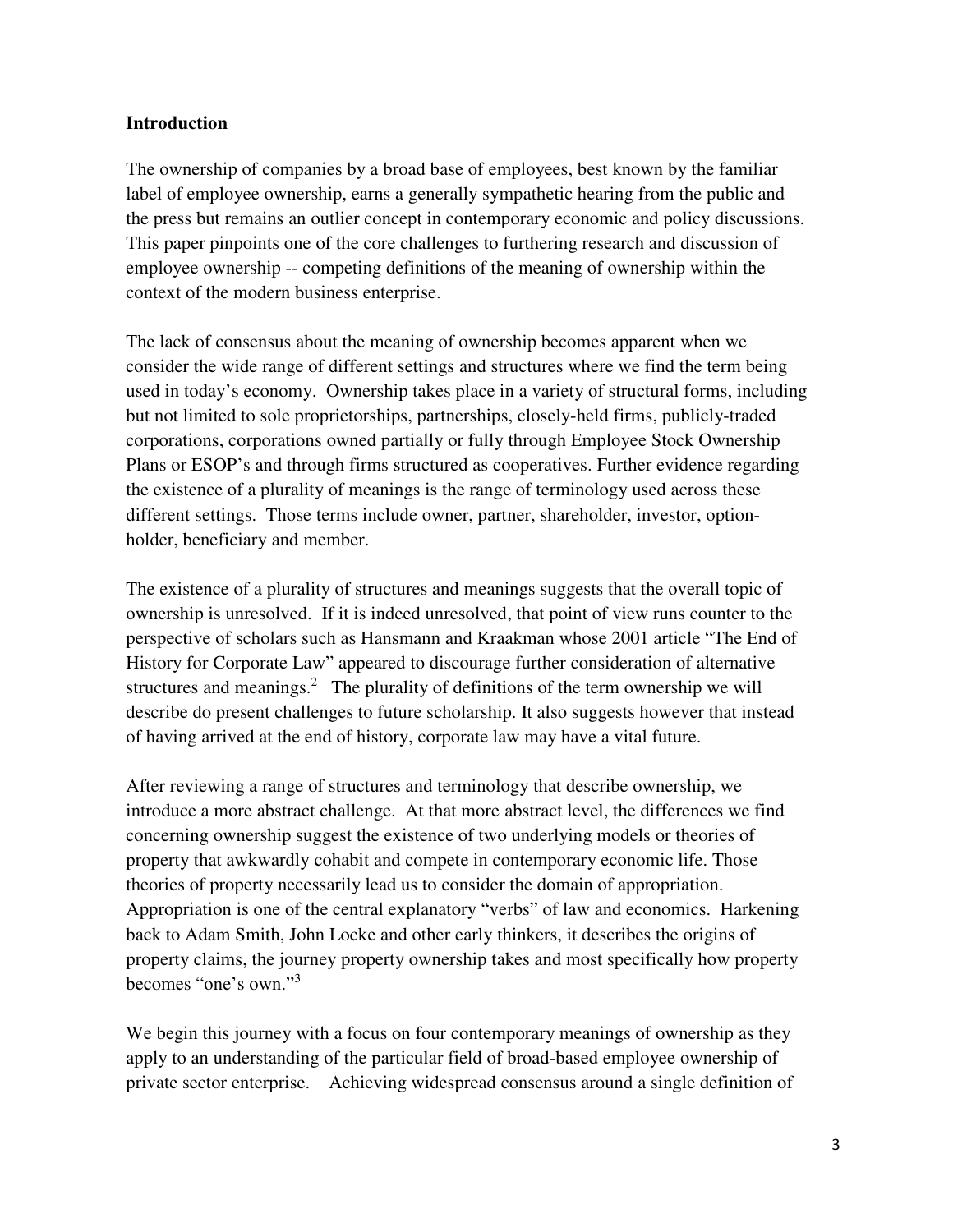ownership is unlikely. Nor is it the ambition of this paper. A substantial advance would be achieved by persuading researchers and journalists alike that multiple meanings do exist. 4

The four meanings of ownership proposed for discussion here are as follows:

- I. Ownership as Compensation
- II. Ownership as Investment
- III. Ownership as Retirement Benefit
- IV. Ownership as Membership

The breadth of these meanings introduces a certain ships-passing-in-the-night quality to contemporary discussions of this topic in research and in journalism. Operating within "silo-like" knowledge domains familiar to university departments, proponents of particular meanings believe they are making persuasive points about ownership without necessarily being aware that their audience may be operating from entirely different assumptions.

We do not claim this list of four meanings to be definitive. The inclusion of additional meanings would lend support to our claim that discussions of employee ownership require a pluralistic, "big tent" perspective. We will also argue here that a deeper appreciation of ownership should also lead us to recognize the existence of simultaneous meanings. When ownership means more than one thing, it should be the responsibility of the writer/researcher to clarify which meaning is primary and which is secondary.

Our treatment of these four meanings is pluralistic though not entirely agnostic. Each of these meanings enjoys an empirical reality in today's economy. They each describe, in a partial way, how ownership is practiced. There are challenges associated with each meaning. Three challenges are most prominent. First is the parochial error referenced above by those bunkered down in a single silo of meaning missing the contributions made by adjacent neighbors. Second is an array of practical failures, unfortunate and avoidable policy dead-ends, that needlessly confront users who choose not to allow adjacent meanings to help resolve the limitations they eventually encounter. Third is a problem that perpetuates the silo-like nature of the ownership conversation, the existence of a premature consensus within core disciplines of law and economics that treat the topic of property, production and ownership and the mechanism of appropriation that underly them as "settled" when evidence from both history and the present suggests otherwise.<sup>5</sup>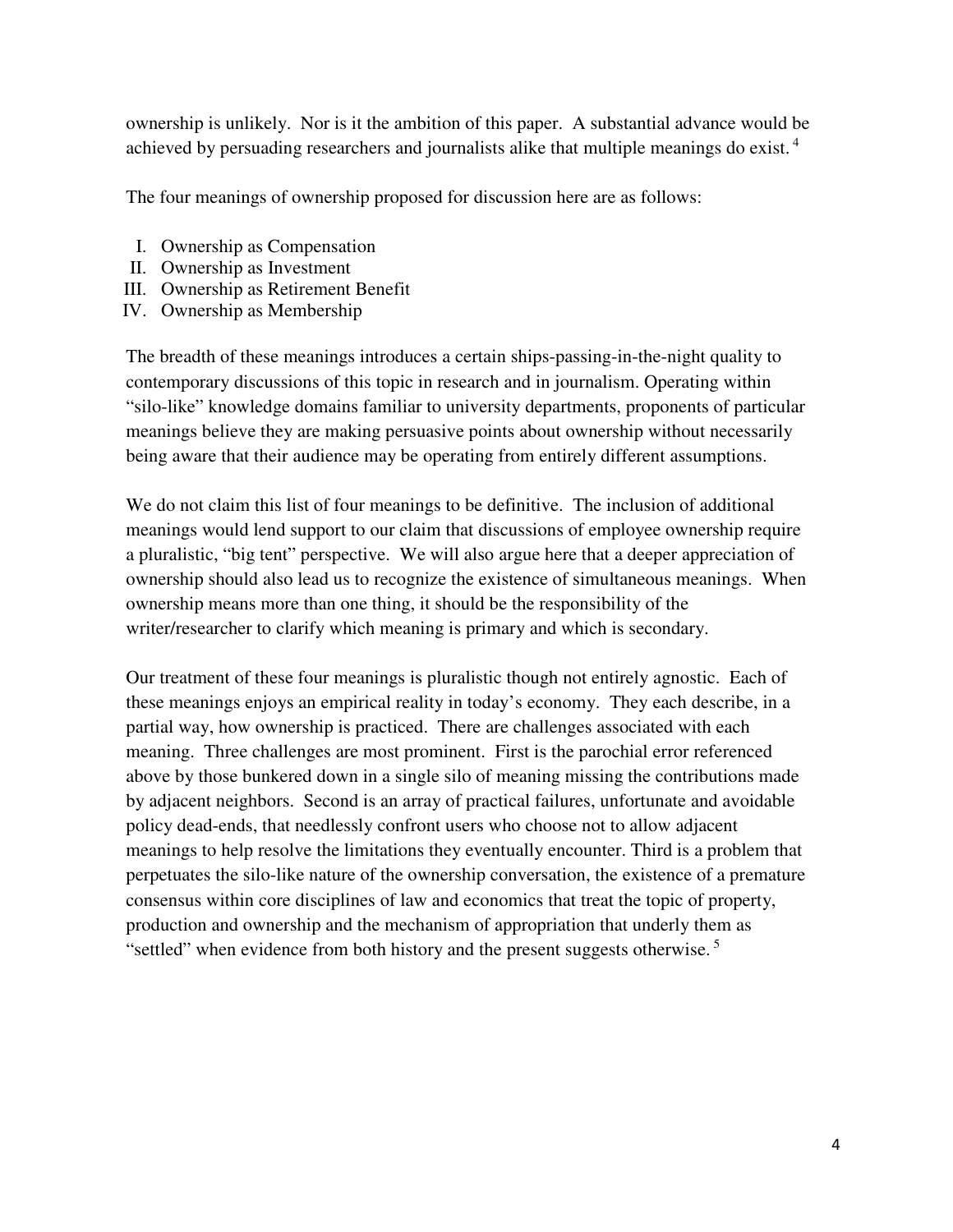# **Meanings and Models: Foreground and Background**

Two levels of analysis are needed to help make sense of ownership, a foreground and a background. Our list of four meanings comprises the foreground of this analysis, describing how ownership, specifically ownership of enterprises is routinely talked about in the real economy.

Before describing the particulars of each meaning and instances where they may overlap, we introduce below a background framework that distinguishes two abstract models for understanding the corporation; Model 1 Corporation as Property and Model 2 Corporation as Social Institution.

Background models should help illuminate foreground meanings. They should also illuminate how the ownership construct functions as a subset of the larger concept of property and a central explanatory concept that explains property as it is known in economic life, the mechanisms of appropriation.

# **Model 1: Corporation as Property**

Our first model, Model 1 'Corporation as Property,' is the model that has achieved a near consensus in contemporary advanced economies. As we will see, it has achieved that consensus by including some strange ideological bedfellows. According to this model the firm is understood as a commodity, a form of property "owned" by owner/shareholders technically referred to as residual claimants who appropriate the positive fruits and take responsibility for the negative responsibilities of production. Those owner/shareholders may be either private parties or public entities.<sup>6</sup> Among their privileges it is generally accepted that on account of their status as owners they are entitled to both govern and dispose of or sell property under their control.

The designation of Model 1 Corporation as Property describes a presumed legal status. Within that status we find a variety of different types of 'holdings' as portrayed in Figure 1-Model 1 Corporation as Property. Holdings under Corporation as Property may be *concentrated* and *private*, owned by small groups of individual shareholders or *concentrated* and *public* as in shareholding by a national government or state. Ownership in the Model 1 Corporation as Property framework may also be *dispersed* and *private*, as through ownership by large groups of employees in the case of privately or closely held businesses or *dispersed* and *public* as in ownership of publicly traded firms operating through stock exchanges or, in rarer cases, when owned by consumers or by citizens.<sup>7</sup>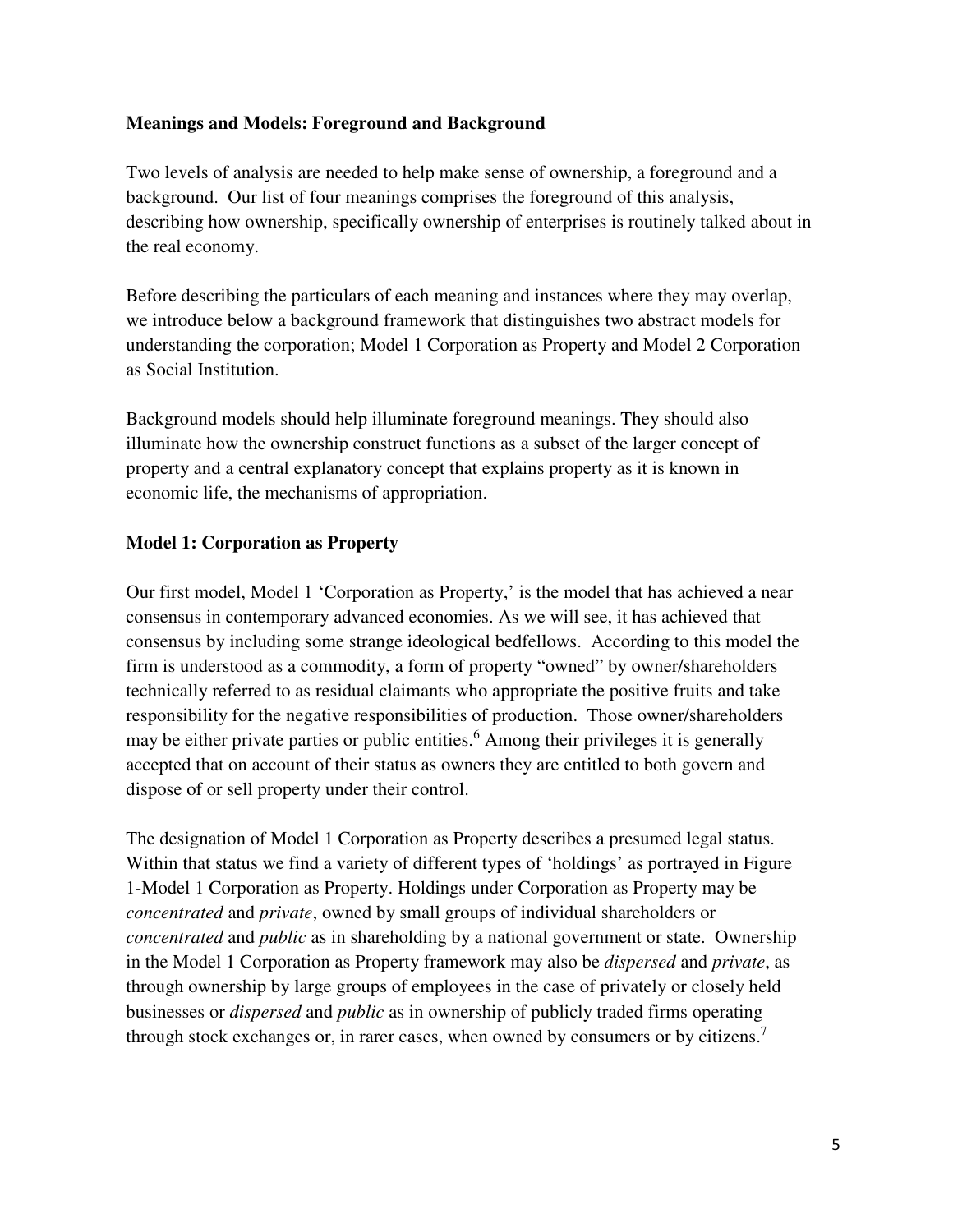| <b>MODEL 1</b>      |                 |                            |
|---------------------|-----------------|----------------------------|
| <b>'CORPORATION</b> |                 |                            |
| <b>AS PROPERTY'</b> |                 |                            |
|                     | Concentrated    | Dispersed                  |
| Private             | A.              | Β.                         |
| (Capitalist)        | * Sole          | * Stock Market Firms –     |
|                     | proprietorships | Public                     |
|                     | * Closely held  | * ESOP Firms - Private     |
|                     | firms           |                            |
| Public              | C.              | D.                         |
| (Socialist)         | $\ast$          | ∗                          |
|                     | National/State  | Community/Citizen/"Social" |
|                     | ownership       | ownership                  |

# **Figure 1-Model 1: Corporation as Property**

However large the differences between private and public ownership are imagined to be, including attachment to highly charged labels of capitalism and socialism, both models share a common assumption that permits their cohabitation within Model 1. That assumption is that governance rights follow from property rights. Regardless of whether ownership of property is private or public, concentrated or dispersed, under Model 1 the firm is understood to be property, a commodity governed in accordance to the proportional property holdings, the "property will" of its owner/shareholders.

A popular though ambiguous intermediate concept, the concept of "social" ownership, also fits under Model 1 'Corporation as Property'. Most usages of this concept are aspirational, describing some future middle ground that improves upon the troubled record of various public/state ownership experiments that have taken place under the banner of socialism. However, the standard coupling of the concept of "social" with the concept of "ownership" remains and is telling enough. It reveals that writers, regardless of their ideological persuasion, are making use of the same, core property rights, "property will" assumptions. In the case of "social" ownership, governance rights follow in the very same manner from property rights as they do in more straightforward accounts of private and public ownership. The identity of the "social" unit may be vague but the rights it retains thoroughly resemble the rights asserted by "private" parties.

Ironically, while we find wide differences in thinking between left and right, liberal and conservative regarding how the prevailing Model 1 'Corporation as Property' paradigm should be applied, there remains a consensus between these ideological polar opposite camps regarding the core construct underlying their positions. For both sides, the firm is a commodity, a form of property governed by ownership or property rights.<sup>8</sup>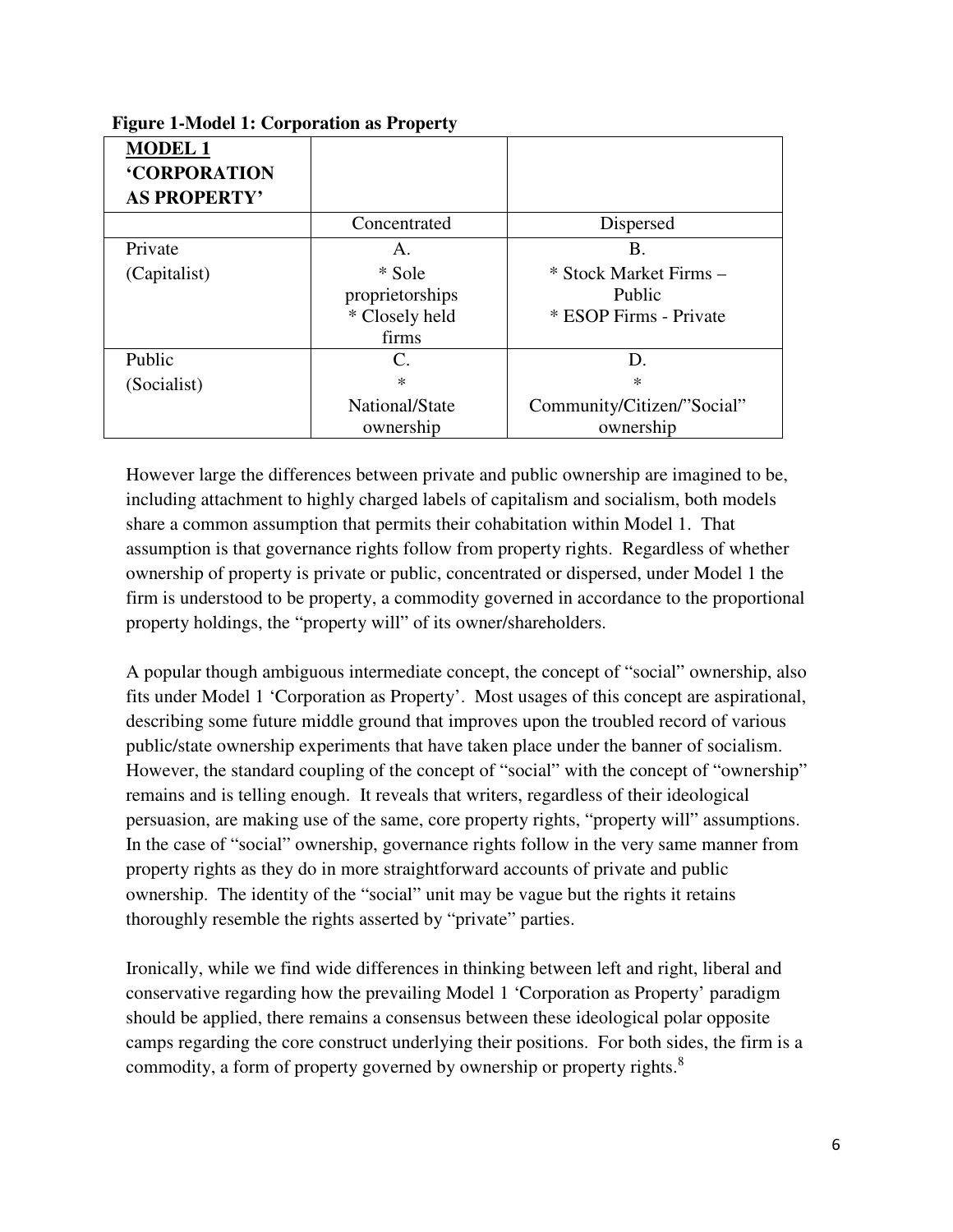#### **Model 2: Corporation as Social Institution**

A second model, what we call Model 2: Corporation as Social Institution, describes a different approach. As we will describe, this model is not a new invention. In terms of the historical record, it arguably precedes or is at least contemporary with the late 18<sup>th</sup> early 19<sup>th</sup> century emergence of the now dominant Model 1 'Corporation as Property' construct. While it participates in markets and can own property that furthers its mission, the Model 2 Corporation itself is conceived as something other than property. Instead of being governed by a regime of property rights, it is governed by a regime of personal rights. Instead of the property rights of owners, we find in this model the personal rights of members. Those members constitute the corporation and delegate responsibilities and authority to management leaders as needed.<sup>9</sup>

In the for-profit economy, Model 2 can be found primarily among cooperatively owned firms and firms owned by legal trusts. Before a late  $20<sup>th</sup>$  century shift to more conventional shareholder ownership models, partnerships of professionals in law, accounting and finance were typically governed according to the kind of membership norms and rules we associate with the firm as social institution. Non-profit organizations ranging from universities and hospitals to churches, unions and private clubs also conform to these same rules and norms. Those organizations are not owned by any discrete private party. Stakeholders govern nonprofit firms. They do not own them. As indicated, social institutions of the for-profit and non-profit variety may own property and engage in the routine practices of commerce. They may buy and sell assets and enter into multi-party relationships and contracts. They do so however without being able to sell the right to do so to third parties. Corporations as social institutions cannot be sold. They may however be dissolved.

At least in the case of for-profit firms as social institutions, individual member/employees within these organizations may assert defensible individual claims to property and savings held by these institutions. The individual capital accounts held by the over 100,000 members of the Mondragon Cooperative group in the Basque country of Spain presents perhaps the best-known example of the existence of these kinds of rights in a commercial context. However, unlike the dominant "pure property" Model 1, the corporation as social institution of Model 2 is governed not through claims that follow from differential property holdings ("property rights") of shareholders. It is governed, instead, through a regime of non-alienable, democratically distributed personal rights of its members, analogous to the rights that govern the life of citizens in a political community. Just as the rights of the citizens of New York cannot be sold to the citizens of Boston, the members of a Model 2 firm cannot sell their membership rights across any geographic or other line.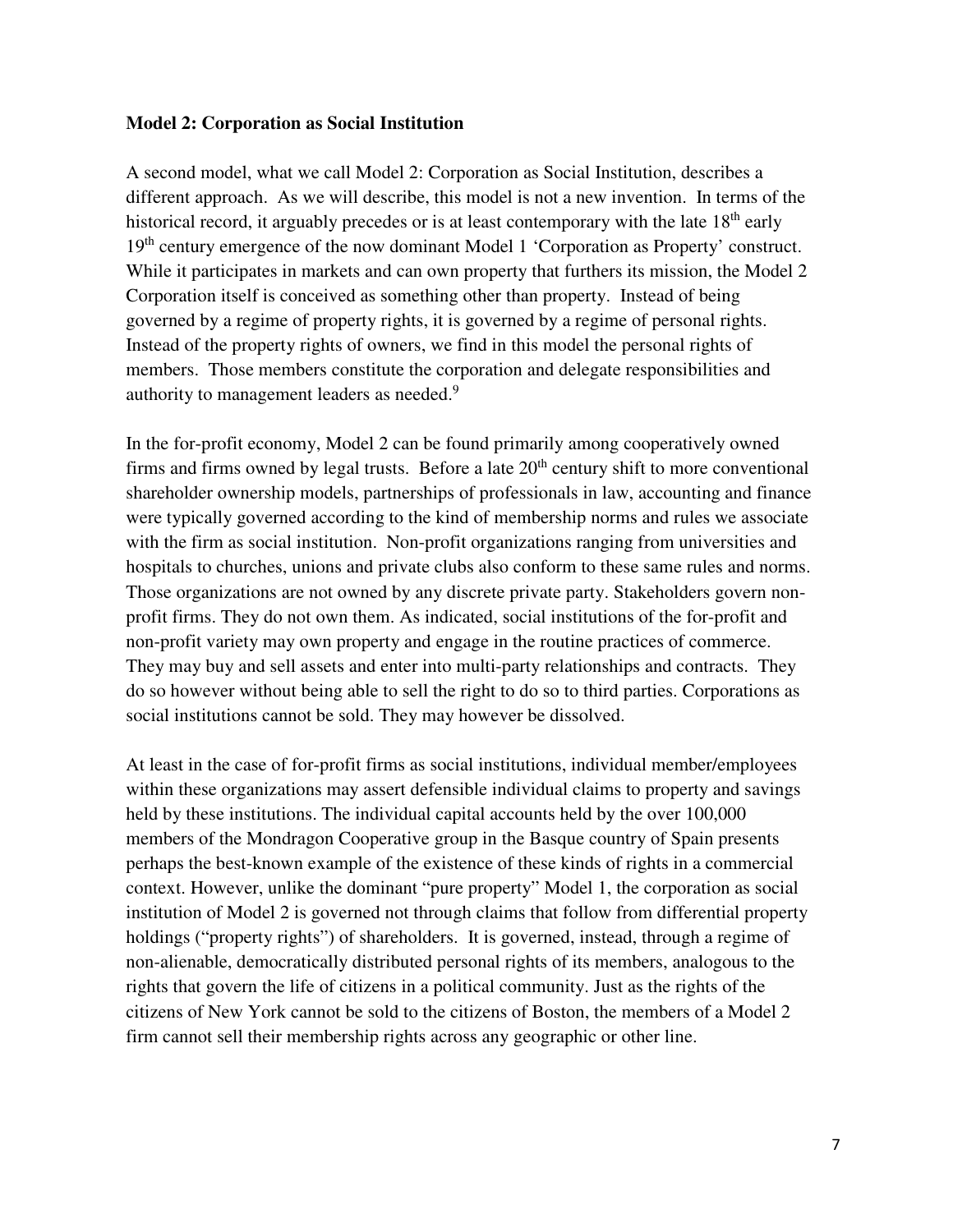Contrary to the prevailing norms of Model 1 Corporation as Property that operate according to the "property will" of shareholders, these firms operate according to the "personal will" of their members. The firm as social institution is not property. It is not a commodity that can be traded, bought or sold.

Figure 2-Model 2 below summarizes the idea of ''Corporation as Social Institution.'



**Figure 2-Model 2: Corporation as Social Institution**

# **Two Models in Historical Context**

There are historical footprints that help explain the emergence of these two distinct models. Over two centuries ago, the concept of "rights" that underlies much of our political discourse migrated from the political realm and entered commercial discourse. 10 Over time a common belief took hold that certain rights in the workplace, the rights of ownership, could be "bought" for a price like any other commodity and what we are calling Model 1 Corporation as Property began to take hold. That point of view accurately describes common expectations about the commercial world we live in today. It is supported by a robust consensus in law and public opinion.

Preceding that consensus however, starting in late 18<sup>th</sup> century in the United Kingdom and in the early 19<sup>th</sup> century in the United States the alternative Model 2 framework of the Corporation as a Social Institution enjoyed standing largely through the creation of firms organized as industrial or workers cooperatives. Though those firms are diminished in numbers today with certain well-known exceptions that model of production remains a recognized alternative with potential for a much larger footprint.

The 19th century roots of the Model 2 Corporation as Social Institution story in the United States was situated in a newly independent, post-colonial era where debates had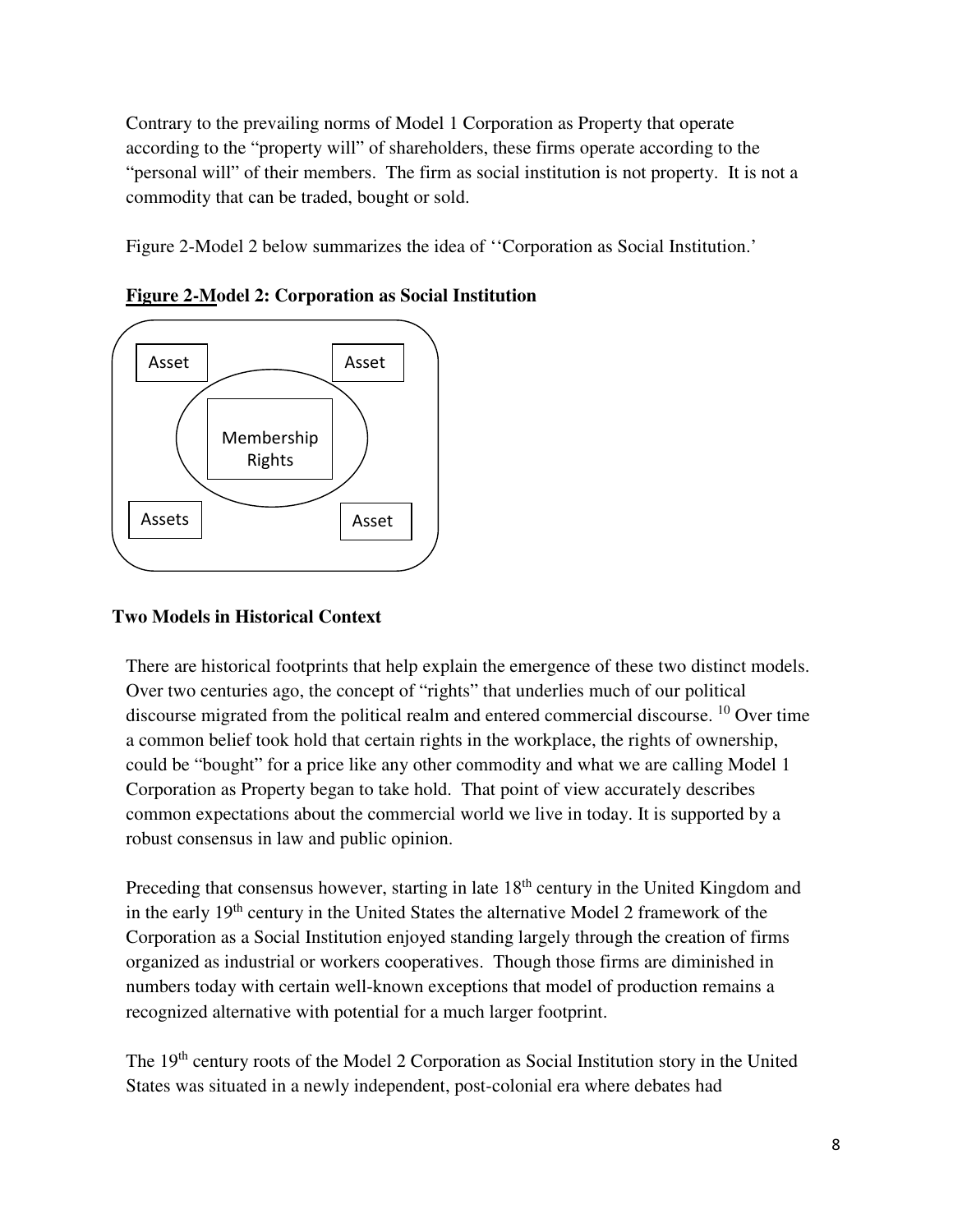commenced about how to contend with the incoming commercial colossus of industrialization. Largely independent farmers and tradespeople, whose parents had recently fought for political independence were being introduced to new ideas and vocabulary of economic organization including the legal status of "employees" working for a "wage" in factories owned by investors, primarily wealthy industrialists recently arrived from Europe. Many Americans spurned those invitations, finding them demeaning and beneath the standards of citizens of a newly free republic. If factories and industrialization represented the future, they reasoned, then new forms of economic organization should be designed that corresponded to the values of the recently established political republic. A political republic should be reinforced by an industrial republic. Practically speaking, this republican industrial aspiration pointed in the general direction of cooperatively-owned as opposed to investor-owned firms.

When these debates first commenced, the highly charged ideological categories of today, pitting the terms capitalism against socialism had not yet taken hold in the United States. Alex Gourevitch, a political theorist and historian at Brown University, describes the ideology of resistance evident in this era as "labor republicanism."<sup>11</sup> Ira Steward, a 19<sup>th</sup> century labor campaigner summarized this point of view when he called for "a republicanization of labor as well as a republicanization of government."

Another prolific and important thinker of this era was Thomas Skidmore, of Newtown, Connecticut and later New York City. Skidmore was an inventor, mechanic, political organizer and newspaper publisher. His magnum opus that called for a broad-based reassignment of property rights to American citizens and American workers in cooperative firms was entitled The Rights of Man to Property!.<sup>12</sup> In a blow to enthusiasts of cooperative ideas who wish to trace the origins of these ideas to a Marxian socialist tradition, his book was published on August 13, 1829, three months after Karl Marx had turned eleven years old.

The filling out of the alternative assumptions of what we are calling a Model 2 Corporation as a Social Institution construct has taken place over more than two hundred years. Important figures who shaped those ideas include Robert Owen, the mid  $19<sup>th</sup>$  century British industrialist (1771-1858) whose cotton spinning factory at New Lanark and whose Rochdale Pioneer cooperative food stores helped launch the cooperative movement, Fr. Jose Arizmendi, a 20<sup>th</sup> century (1915-1976) diocesan priest in the Basque country of Spain widely considered to be the founder of the Mondragon group of industrial cooperatives and David Ellerman (1943-) a philosopher and author who works in the fields of economics and political economy.<sup>13</sup>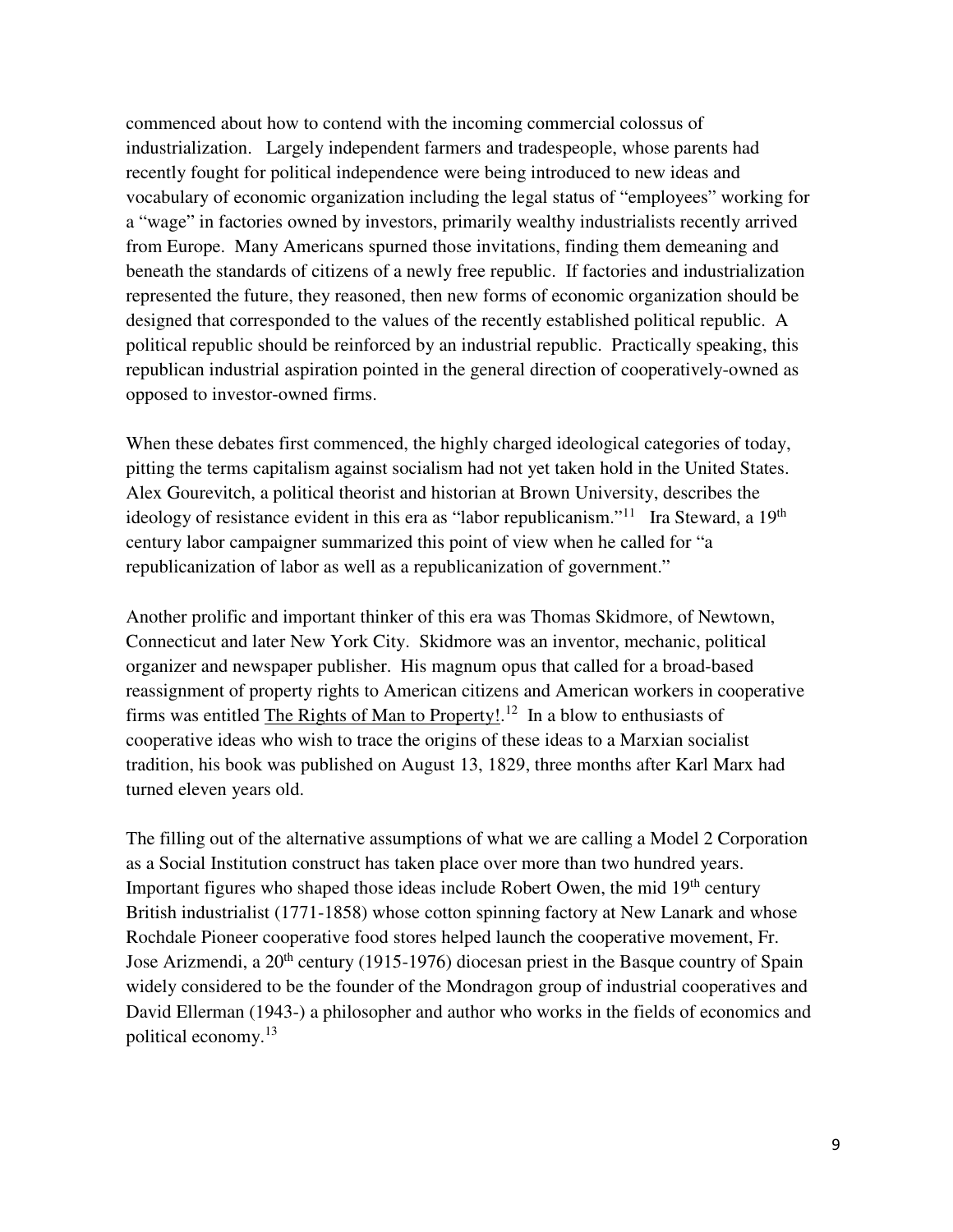Until Model 2 examples are able to achieve scale, most of the research and discussion about the merits and shortcomings of employee ownership will take place largely within the prevailing Model 1 domain. The alternative path available under Model 2 does hold considerable promise. Within that alternative framework we can view possible responses to some of the longstanding challenges facing Model 1. The recent emergence of "B Corporations" presents a promising bridge between what we refer to as Model 1 and the Model 2 spheres.<sup>14</sup> We will return to a fuller discussion of Model 2 at the conclusion of our discussion of the 21<sup>st</sup> century landscape of ownership models and the four meanings of ownership that dominate contemporary conversation.

# **Four Meanings of Ownership**

The introduction of Model 1 Corporation as Property and Model 2 Corporation as Social Institution has attempted to surface useful and neglected categorical distinctions. Those models are also intended to provide a background for our primary, foreground topic of discussion: four overlapping meanings of the term ownership as used in an enterprise setting.

# **Meaning # 1 – Ownership as Compensation**

Beginning in the late  $19<sup>th</sup>$  century in Chicago and New York, a market began to develop for stock options in American corporations. Just as they function today, options were then designed not as actual stock but as derivative financial instruments whose value is derived from an underlying asset, in this case the appraised or traded value of a share of stock. The original options market was a market designed primarily for outside speculators with money to invest. Options were not designed for or used by employees of those early corporations. In those early days, options were traded over the counter by broker dealers without any regulation. In addition to the core risk associated with the market activity of the company associated with those options, early holders faced a further risk of liquidity. Cashing in depended upon economic results at a given expiration date and the integrity of the seller to pay up.<sup>15</sup>

After the stock market crash of 1929, the Federal government began to assert partial control over the options market, though the market remained external to the firms. According to business historians, options and related practices of incentive pay originated in the 1950's. They took on a more prominent role in the 1960's and 70's as entrepreneurs and outside investors of predominantly new, start-up firms began to make use of them to recruit talent from old economy companies and as elements of executive compensation. Options provided the attraction of economic incentives while minimizing economic dilution and preserving the corporate governance power of actual shareholders. Over time, the need for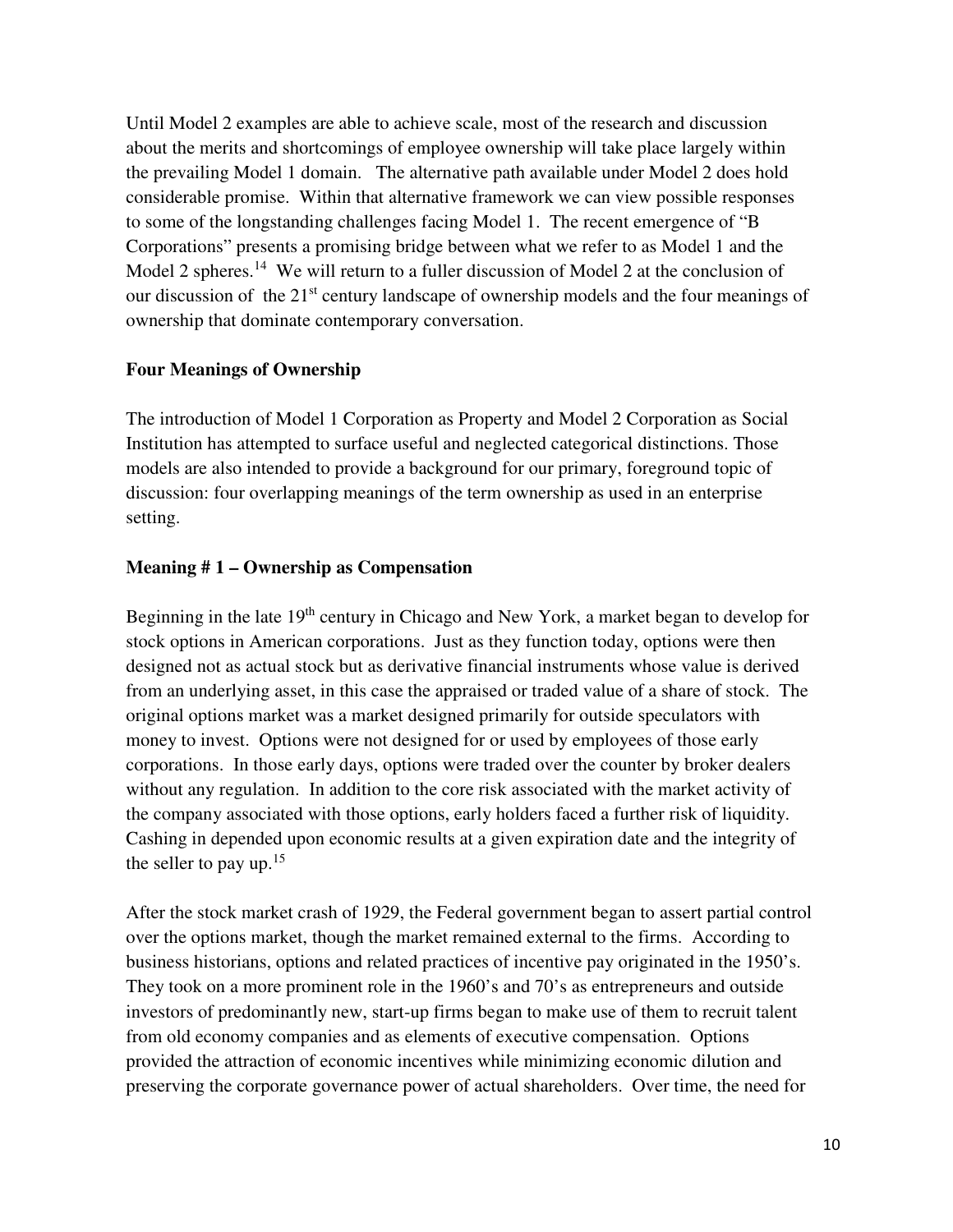scarce technical talent prompted the extension of options to entire workforces as a whole. Options are used both by newly emerging firms that remain in private hands anticipating an initial public offering (IPO) and by firms that have passed into public stock market hands that continue to use options to compensate their employees.

Ask a random thirty-year-old working today in either a pre or post IPO Silicon Valley firm who received stock options as part of his or her hiring package whether they are a part owner of their firm and you are likely to get a slightly confused response. Most employees of firms that use stock options and related forms of incentive pay understand that ownership of their place of work really belongs to executives at the top of their firm and/or external investment groups. Employees, including executive level employees who receive options, further understand that options which they hold are purely economic instruments that do not confer any governance rights. Our thirty-year-old respondent therefore may find the question about whether her options make her an owner of her employer to be curious. She is likely know that she holds options. She is also likely to feel positively about holding options and as a result of holding them may even be inclined to "act like an owner." She is likely to be more inclined to follow the stock price in hopes that her options can be cashed in once a target price has been reached.

Taking into account these qualifications of how or whether options are viewed as instruments of ownership, there remains something material and valuable about stock options. The use of options has become a norm that high technology companies ignore at their peril. They have become an expected element of compensation. In a 1999 interview on the PBS television interview program Charlie Rose, Jeff Bezos, the founder of on-line retailer Amazon summarized the extent to which options had infiltrated the world of compensation stating that Amazon had essentially "outsourced its compensation strategy to Wall Street."<sup>16</sup> Two important developments; the decision in 2003 by Microsoft to end the use of stock options in favor of direct stock and the 2006 decision by the Financial Accounting Standards Board (FASB) to no longer permit stock options as a deductible business expense have slowed down the use of stock options from their 1995-2000 peak. They nonetheless remain prominent.

Options and their financial cousins, restricted stock units, incentive pay and stock buybacks, remain an essential element of compensation, particularly for executives and technically trained employees. At their most distorted we find the use of these mechanisms as a tax favored means of circumventing public policy initiatives that have attempted to reign in runaway levels of executive pay. If the deductibility of executive salaries is capped at \$1M per year, executives have found a tax favored safe harbor by securing option and incentive pay agreements that can and do easily eclipse the value of those salaries.17 Technically, stock buybacks are not supposed to be linked to compensation.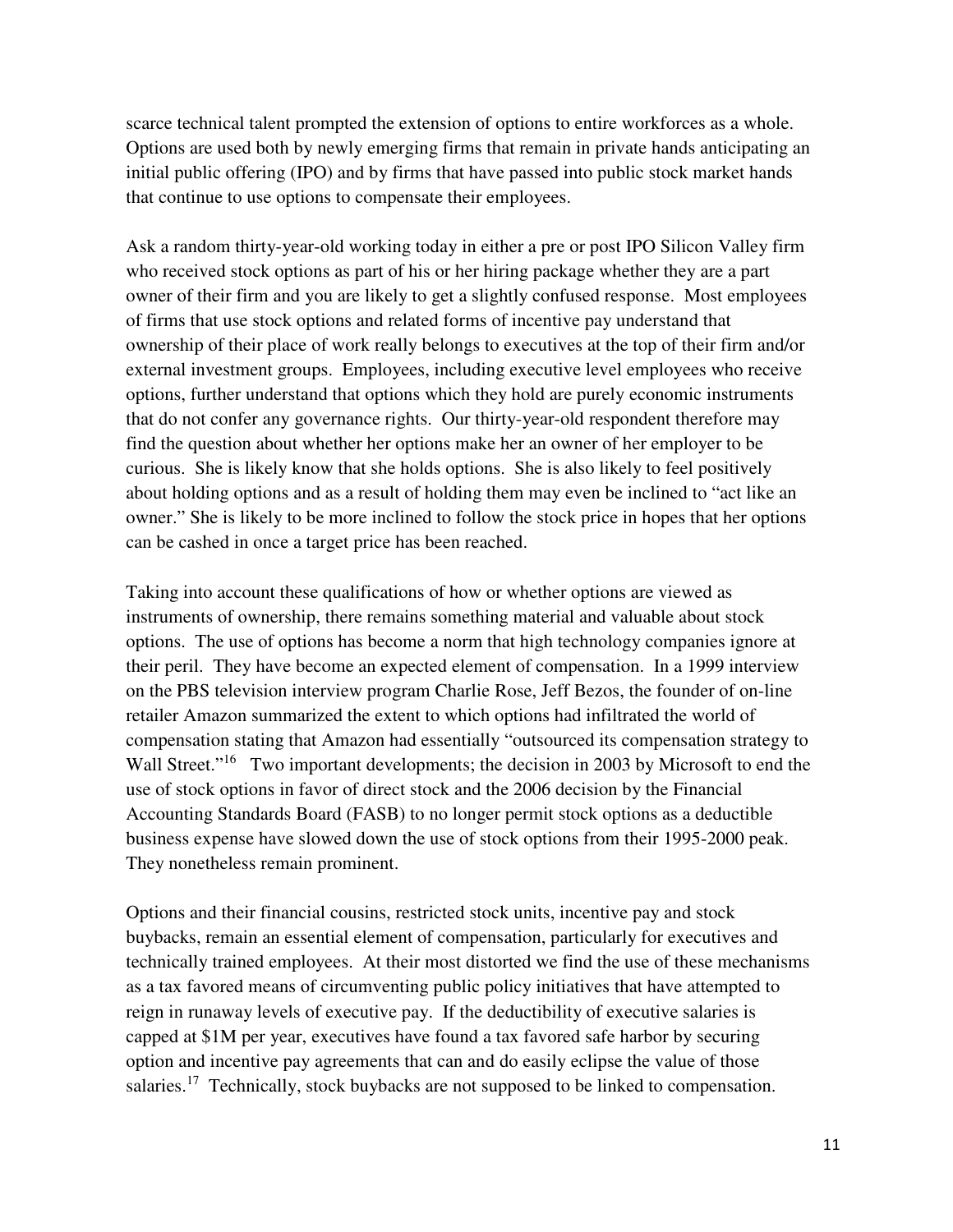Recipients of these buybacks would deny such a linkage and would claim that benefits received by executives are incidental to a prudent management strategy undertaken to benefit shareholders at large.<sup>18</sup>

Lazonick (2011) has described the use of stock buy-backs as a structurally self-interested technique for managing stock price fluctuations that benefit senior management at the expense of other stakeholders.<sup>19</sup> While the textbook narrative portraying corporate earnings as the seed corn of reinvestment and innovation that pave the way for future profitability abides in our business and economic culture at large, he describes the use of buy-backs to maintain or boost stock prices as a substitute for productive investment that proceeds under the ideological cover of maximizing shareholder value.<sup>20</sup>

The use of options as a method to outsource compensation to stock markets remains a significant, broad based, Model 1 'Corporation as Property' meaning and technique. Variations on the use of options and restricted stock units, including the use of stock buy backs, direct these instruments to serve the compensation interests of executive pay. In neither case do we find these instruments serving a dominant ownership function of governing the enterprise. They are instead functioning as incentives, tools that shape employee loyalty and executive behavior. The question of whether these techniques fulfill a robust definition of ownership is at the very least debatable.

A further, critical perspective about the use of options and other derivative financial instruments questions whether their use serves to 'crowd out' an appetite among employees and public policy makers for full- fledged shared ownership using either conventional, Model 1 stock structures, including Employee Stock Ownership Plans (ESOP's) or Model 2 Cooperative and Trust ownership structures.21 Derivative ownership instruments can satisfy the demands of a scarce and select, technically trained workforce for "upside" equity participation. Less well understood by those employees and by public policy leaders is how this strategy leaves "real" equity overly concentrated in the hands of external investors and senior management of these firms.

#### **Meaning # 2 – Ownership as Investment**

One need not reach far to encounter pervasive cultural imagery that identifies ownership with the concept of investment. From media pictures of the Wall Street "bull," to the ubiquitous stock ticker that scrolls across television and computer screens, we are constantly reminded that investment, hopefully shrewd investment, is a core value of contemporary life. While the dominant media imagery concerns investments in stocks and bonds traded on public exchanges, investment also functions as a core economic concept governing the purchase of land, buildings, equipment and a wide range of other valuable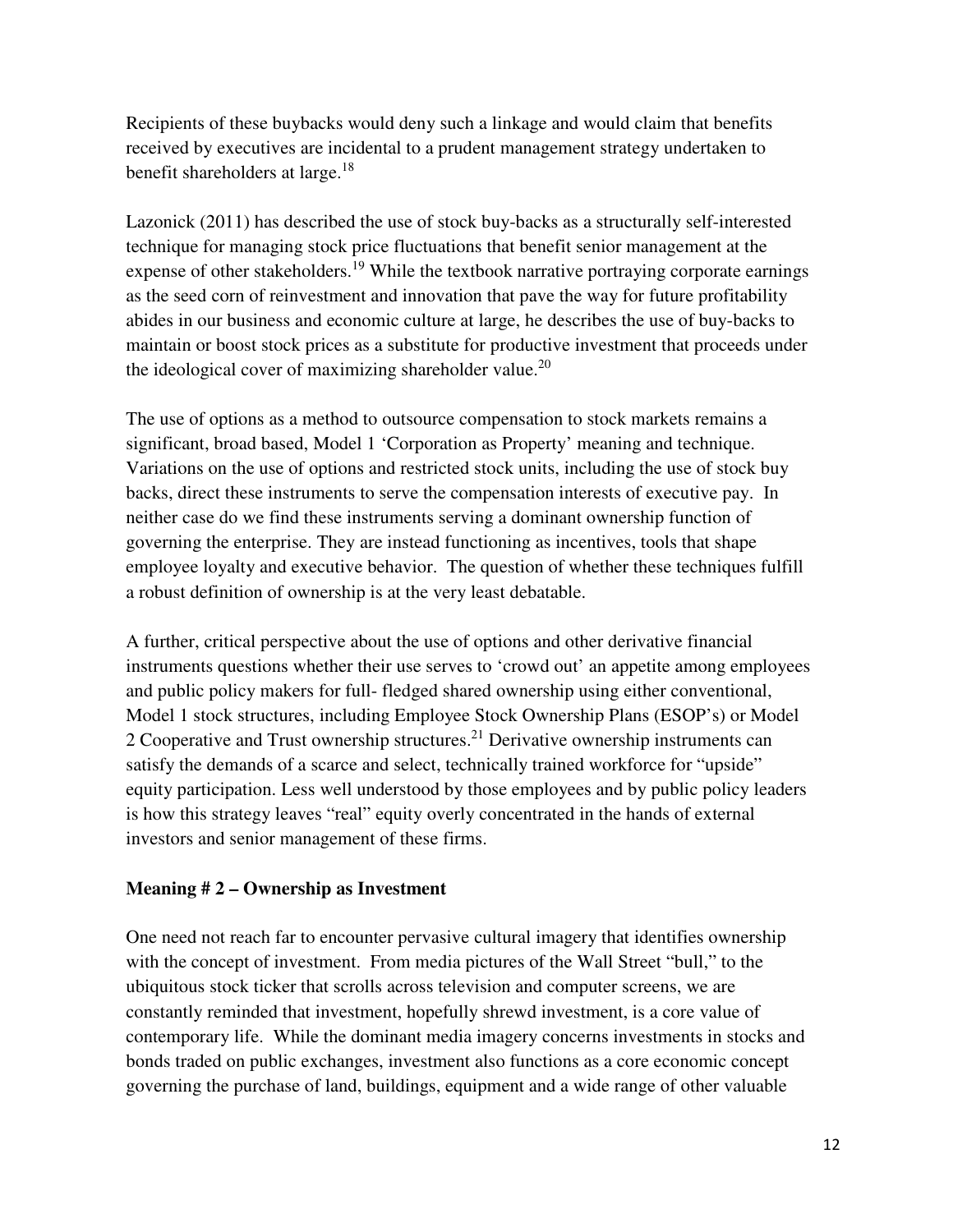assets. In either case, whether applied to instantly tradable securities or to longer term assets, the pursuit remains the same. Investment is made to increase or at the very least hold constant the value of money. Investment implies an economic "return" that is expected to reward the investor for the exercise of risk.

Given this dominant cultural background, it should be of little surprise that when the topic of employee ownership is introduced to academic or journalistic circles, attention turns decisively toward the language and attendant norms of 'investment' as the presumed driving force behind the employee ownership choice. According to this school of thought, employee owners who may actually conceive of their ownership relationship on quite different terms are, to the academy and to the press primarily employee investors.

Those who view ownership as investment emphasize two standards in particular; first the magnitude of the financial "return" employees can be expected to enjoy by virtue of their status as employee owners - what we might call the "payoff" of ownership and second, the "prudence" of the ownership investment employees are making or having made for them. Prudence is typically judged through use of a central standard promoted by the investment community – diversification by appeal to portfolio theory.<sup>22</sup> Before addressing those twin standards, a few words concerning context, how employee ownership as investment arrives in our economy and in our businesses in the first place may be in order.

#### **Arriving at Ownership**

However successful the results of employee ownership may be, it should be admitted that employee owners are, for the most part, accidental investors, arriving at their ownership status through "top-down" initiatives conceived by public policy and/or their employers. It is overwhelmingly the case that employees approach the employment relationship with a focus on near term income challenges, satisfying the material demands of families and if possible, leisure. The introduction of the horizons of investment may describe how employees think about the discretionary purchase of substantial personal assets such as homes and automobiles, purchases that they undertake typically through savings but they do not generally view their employment as an "investment."

For most employees, employment is a relationship focused on income, on near term payments to manage the necessities of life. Work is considered a job not an investment. The resulting divide between those who view employment as income and those - who if still working at all - view employment as investment also helps to describe the character of modern economies. An economy divided between those who earn and those who own, between those whose horizon is limited to paychecks and those whose horizon is focused upon the prudent deployment of assets turns out to be a highly unequal economy.<sup>23</sup>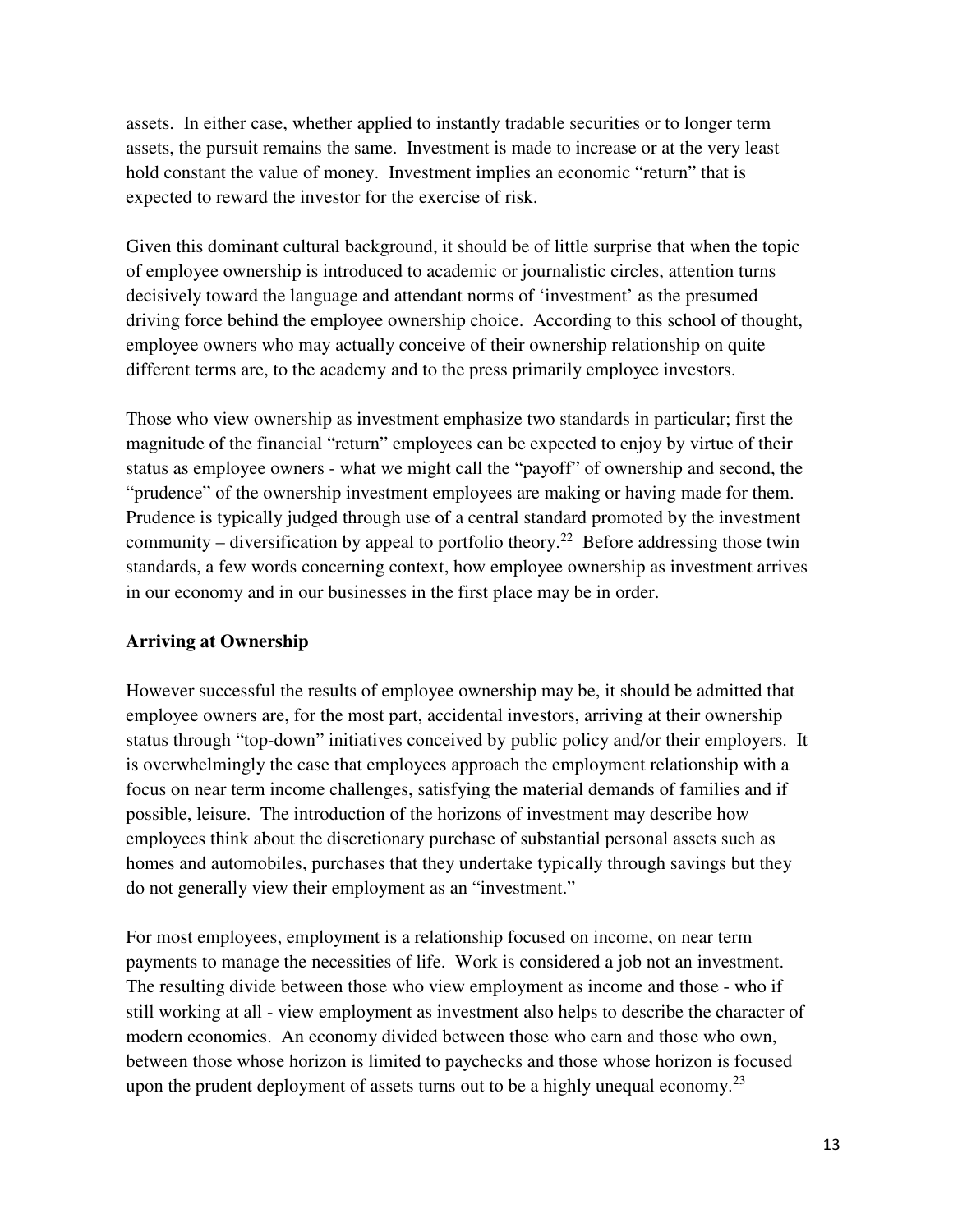Initiatives that attempt to challenge and cross that divide, that introduce the possibilities (and risks) of ownership as investment reach back to the early  $19<sup>th</sup>$  century and forward to the assortment of ownership alternatives in practice today from stock options, to Employee Stock Ownership Plans and cooperatives. The motives that drive these different approaches are not identical though they have common features. Both challenge an exclusive focus upon a wage-centric model of employment. To the core concern for sufficient wages to pay for the expenses of everyday life, these models add the prospect of accumulating wealth.

What distinguishes between the two dominant models under discussion in this paper is the "agency" of the investment act. Early  $19<sup>th</sup>$  century cooperators and their  $21<sup>st</sup>$  century contemporary emulators formed "bottom-up," democratically structured businesses with economic as well as social ambitions. Though the motive of forming these enterprises to produce a living for their founder/members is prominent, the language used is typically not a language of investment. It is more a language stressing economic independence. Those who choose this route see themselves as architects of a direct approach to participating in the economy preferred over other employment choices. In the same spirit of their bottomup origins, cooperative firms of the past and the present are not however immune to economic facts. They do rely on the supply of at-risk capital supplied by their members to help launch and sustain their enterprises, a feature asserted as central by the 'ownership as investment' model.

The dominant employee ownership initiatives of contemporary times have been decidedly more "top-down" affairs guided by the vision of thinkers turned policy makers. To cite the most prominent of these, in the early 1970's Louis Kelso, an attorney and economic philosopher, first persuaded Senator Russell Long of Louisiana, the son of legendary populist Huey Long, of the merits of providing tax incentives that would induce business owners to "sell" significant ownership stakes to employees (managers and workers). The problem with capitalism, Long and Kelso were fond of saying, was that there were too few capitalists. They set out to address this problem. Recognizing that employees as a group would lack the resources to initiate the sale of businesses, they designed a specific form of legal trust (Employee Stock Ownership Trust) that could borrow necessary funds to initiate these sales. In practice, the overwhelming majority of 7,000 firms that have followed this path have come about through the initiative of sellers, business owners who have responded to the incentives engineered by Senator Long and his successors.<sup>24</sup>

Management and employee groups do, on occasion, initiate ESOP transactions. However the choice to sell remains with resident historical ownership groups. At-risk capital plays a modest role in ESOP transactions though generally that capital does not come from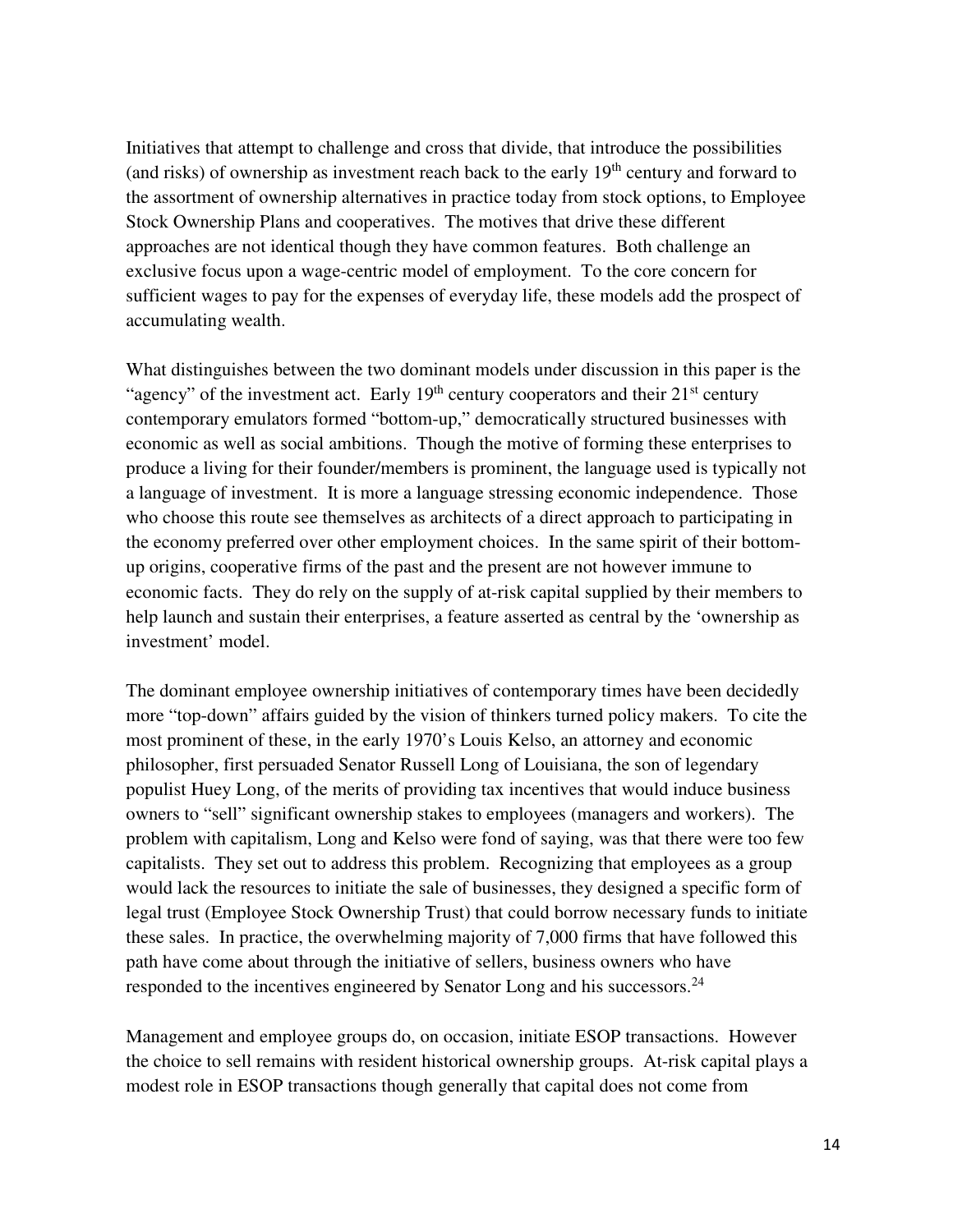employees. Following the well-worn path that describes most standard corporate transactions, capital for ESOP transactions is supplied through debt, through leverage. It is the earning power and the free cash flows of the acquired company and not the herculean risk-taking behavior of entrepreneurial legend that enables ESOP shareholders to pay down this debt and in so doing accumulate economic value.

The end result for purposes of this discussion of 'ownership as investment' is the same for both bottom up cooperators and top down employee owners. A significant cohort of cooperative members and ESOP employee owners have, directly or indirectly, in addition to their continued status of wage earners, assumed the mantle of investor-owners. In so doing they have attracted the attention of the intellectual and policy guardians of the investment class. The reception from those guardians has been mixed.

# **Responding to Investment Norms**

Returning to the twin demands which the investment community makes on the employee ownership as investment - the financial return or "payoff" and the "portfolio theory" demand regarding diversification of assets - we find a smattering of evidence that at least partly responds to those demands. More research on these questions is needed.

On the first of these demands, the matter of successfully accumulating wealth an early (1997) study makes use of comparison data to support its claims.<sup>25</sup> Reporting results limited to Washington State in the mid 1990's when the research was conducted, Kardas, Keogh and Scharf claim that wages were 5-12% higher and total retirement assets were 2.6 times greater in firms with Employee Stock Ownership Plans or ESOPs than comparable firms.

No judgment is offered here regarding whether levels of wealth, accumulation reported here are sufficient. Those judgments can be approached however by contrasting these results with the likely alternatives. A second, 2010 study conducted by the National Center for Employee Ownership states that "ESOP participants have approximately 2.2 times as much in their (ESOP) accounts as participants in comparable non-ESOP companies with defined contribution plans and 20% more assets overall. The average ESOP Company contributed \$4,443 per active participant to its ESOP in the most recently available year. In comparison, the average non-ESOP company with a defined contribution plan contributed \$2,533 per active participant to their primary plan that year. $126$ 

On the second investment community demand, the matter of whether ownership as investment adequately respects the "portfolio theory" standards of investment, objections from critics begin with the very definition of employee ownership. Because the earning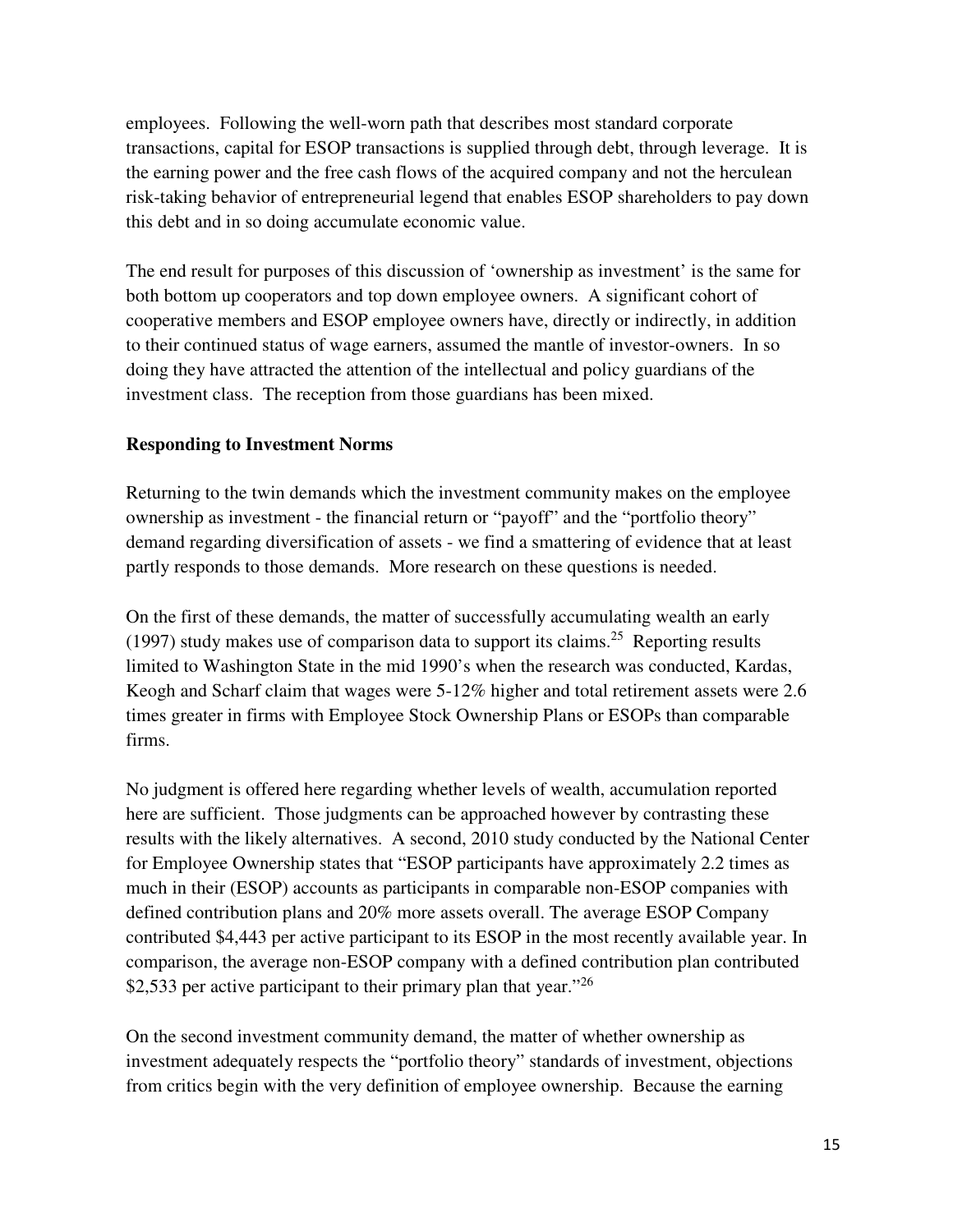power of employees, defined as wages and benefits, is made possible by an employer, then any funds available from savings for investment are encouraged to be diversified outside that employer, thereby protecting the employee in the event the employer were to fail or close. This interpretation ushers in the familiar and folksy metaphor favored by prudent advocates of portfolio theory; avoiding the undue placement of too many "eggs in one basket."

This perspective enjoys a certain abstract persuasive power. Where it falls short however is that it strictly equates employment with investment. Employment differs from investment. Employment is a complex social institution where in addition to collecting paychecks, individuals realize - or are frustrated in their desire to further develop - their human and technical capabilities. The employment relationship is also a site whose economic character need not be restricted to paychecks. Workplaces are sites where wealth can be built in addition to income earned – if, that is, employees are included in the ownership relationship.

The popular rejoinder to the familiar portfolio theory 'diversification first' metaphor is attributed to Mark Twain who, through the character of Puddn'head Wilson proclaimed that one should "Put all your eggs in the one basket and  $--$  WATCH THAT BASKET.<sup>27</sup> Andrew Carnegie, a contemporary of Twains, is alleged to have added luster to the metaphor by turning Puddn'head's wisdom back on Twain himself when he warned Twain against reinvesting the profits from his writings in an overly broad basket of investments.<sup>28</sup>

If Twain and Carnegie's rebuttal to modern portfolio theory suffers both from an excess of charm and a lack of precision, a more sober fact might help. Portfolio theory assumes the existence of wealth, the existence of assets to diversify. In an economy where working people are reported to increasingly live from paycheck to paycheck, there is some merit to considering how public policy might help them build a nest egg that can, eventually, be diversified.

Given the absence of wealth or assets that the median worker has in her possession to diversify, it may be useful to consider how to accurately portray the nature of their status. Median earning (and below) workers do not resemble investors. They instead resemble small subsistence farmers whose livelihood is restricted to a limited number of crops on small plots of land. In another context where he critiques the fetish of economic liquidity, John Maynard Keynes helps to elucidate the contrast of our median workers status with the proverbial investor of portfolio theory legend.

(It) is as though a farmer, having tapped his barometer after breakfast, could decide to remove his capital from the farming business between 10 and 11 in the morning and reconsider whether he should return to it later in the week. [Keynes 1936, 151]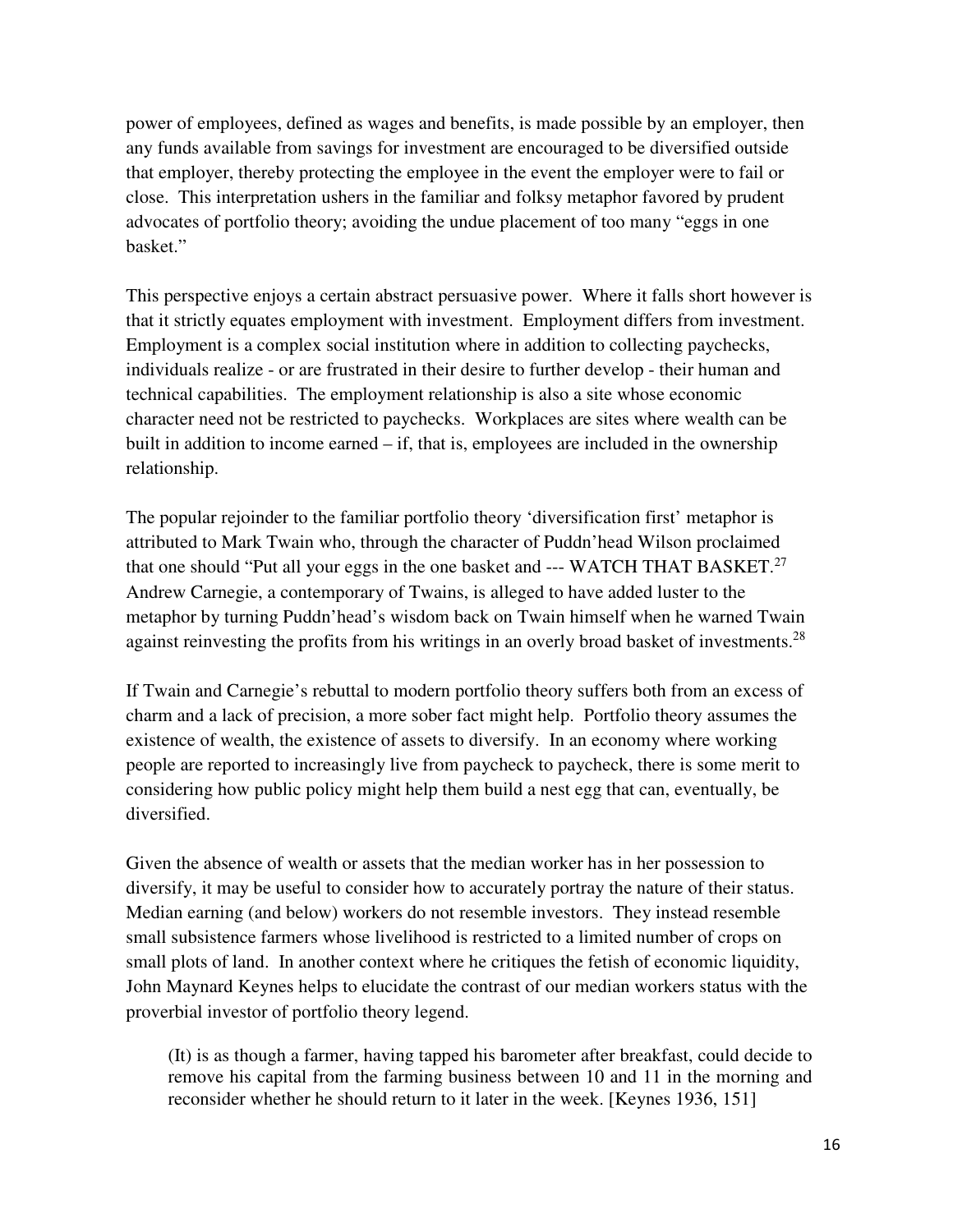And in a related vein Keynes remarked.

If farming were to be organised like the stock market, a farmer would sell his farm in the morning when it was raining, only to buy it back in the afternoon when the sun came out.<sup>29</sup>

Median income workers do not enjoy the luxury of an investment outlook. Properly outfitted with something more than a subsistence farm to protect, that is, with more than a notional ownership stake in their enterprise, the rational discipline of diversification should be welcomed back into focus. As reported above, the good news is that research shows that where broad based employee ownership has made serious inroads, with the universe of broad-based employee ownership companies, primarily organized as ESOPs, the wisdom of diversification has, within reason, been respected.<sup>30</sup> <sup>31</sup>

Nonetheless, a certain necessary tension remains between the omnipresent investment ethos of contemporary finance that views employee ownership as simply another investment relationship and the upstart field of employee ownership that believes other values in addition to investment should be included to achieve a more complete understanding of what broad based employee ownership is all about.

# **Meaning # 3 – Ownership as Retirement Benefit**

Our third meaning of ownership, Ownership as Retirement Benefit, bears a close resemblance to the second meaning described in detail above, Ownership as Investment. It warrants its own treatment however for a variety of reasons, the most prominent being that the statistically most significant cohort of employee ownership in the United States, ownership through Employee Stock Ownership Plans or ESOPs, is legally classified and regulated as a retirement plan regulated by a law, the Employee Retirement Income Security Act of 1974 (ERISA), a law introduced to strengthen protections for participants in retirement plans. The placement of ESOPs within the ERISA framework was a deliberate choice we will discuss further below. Given this status as a subset of a much larger retirement protection Act, it should be no surprise that the preeminent concerns that the relevant laws and regulations stress revolve around standards of safety and prudence in the conduct of what is primarily a form of internal investment, the means by which retirement income will accrue to participants.

It is instructive that even within the smaller national cohort of approximately 300 worker cooperative firms that operate outside of the jurisdiction of ERISA, the same norms apply. It is a generally accepted practice for "shares" – more appropriately internal capital accounts – of cooperatives to be paid out upon exit from a firm. The generally accepted international leader, the Mondragon Cooperative Group of in the Basque region of Spain, comprised of 140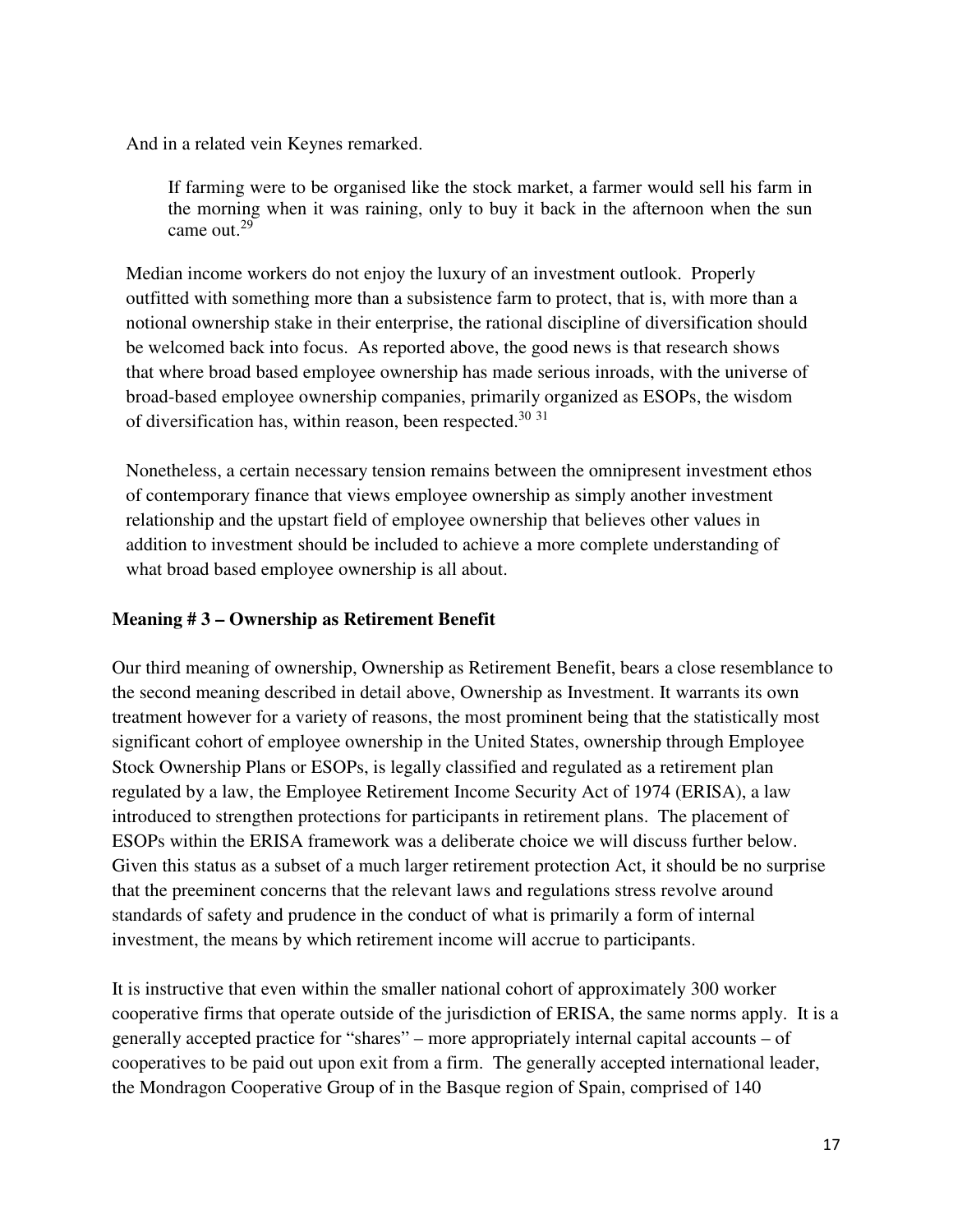enterprises collectively employing over 100,000 workers, also structures ownership as a retirement benefit, paid out to exiting workers and managers.

Ownership as Retirement Benefit can therefore be distinguished from Ownership as Investment by virtue of the differences in time horizons they function within. Ownership as Investment can be and often is opportunistic and short term, particularly with publicly traded corporations. Ownership as Retirement Benefit is necessarily a long term proposition and in the case of employee ownership primarily focused, for better and for worse, on the fortunes of the individual firm.

In the case of ESOP firms, their formal status as retirement plans has lead to the promulgation of specific Federal regulations that mandate that participants be presented with investment diversification options outside of employer stock when they arrive at certain age thresholds. Subject to the age of the ESOP and the tenure of employees, they may diversify up to 25% of their accounts at age 55 and 50% of their accounts by age  $61$ . <sup>32</sup> As described above, awareness of the dangers of reliance upon a single ownership technique – and ESOP – has driven that field to encourage the inclusion of supplemental retirement income plans, primarily 401(k) plans, that further diversify retirement income risk.

The location of the largest cohort of enterprises in the field of employee ownership – ESOPs – within the regulatory framework of ERISA, the complex law the United States Congress passed in 1974 to combat abuses in the management of pension assets by American corporations of that era, is not conceptually essential nor ideal. It is instead an artifact of the legislative context that faced the chief legislative architect of ESOPs, Senator Russell Long (D-Louisiana), when he was motivated to formally introduce his ideas.

Senator Long's choice to place ESOPs, with their deliberate and contrarian focus on permissible single employer investing, within the legislative reform framework of ERISA, overseen by a Federal agency, the United States Department of Labor (DOL), appropriately dedicated to protecting beneficiaries from abusive investment practices, has lead to occasionally problematic, though seemingly manageable, dynamics for all parties concerned. An agency whose primary focus has been the enforcement of wage and benefit promises made by employers to the American workforce has, perhaps not surprisingly not always been the most sympathetic or coherent host for an idea that originally sought to ambitiously re-imagine or at least expand our understanding of corporate ownership as a whole. In retrospect, such a pursuit might have been more appropriately assigned to a different regulatory home, a United States Department of Commerce focused on how to broaden participation in economic life. New legislation proposed from conservatives such as Representative Dana Rohrabacher (R-CA) that would provide government procurement privileges to broad based employee owned firms and by liberals such as Senator Bernard Sanders (I-VT) to create a United States Employee Ownership Bank modeled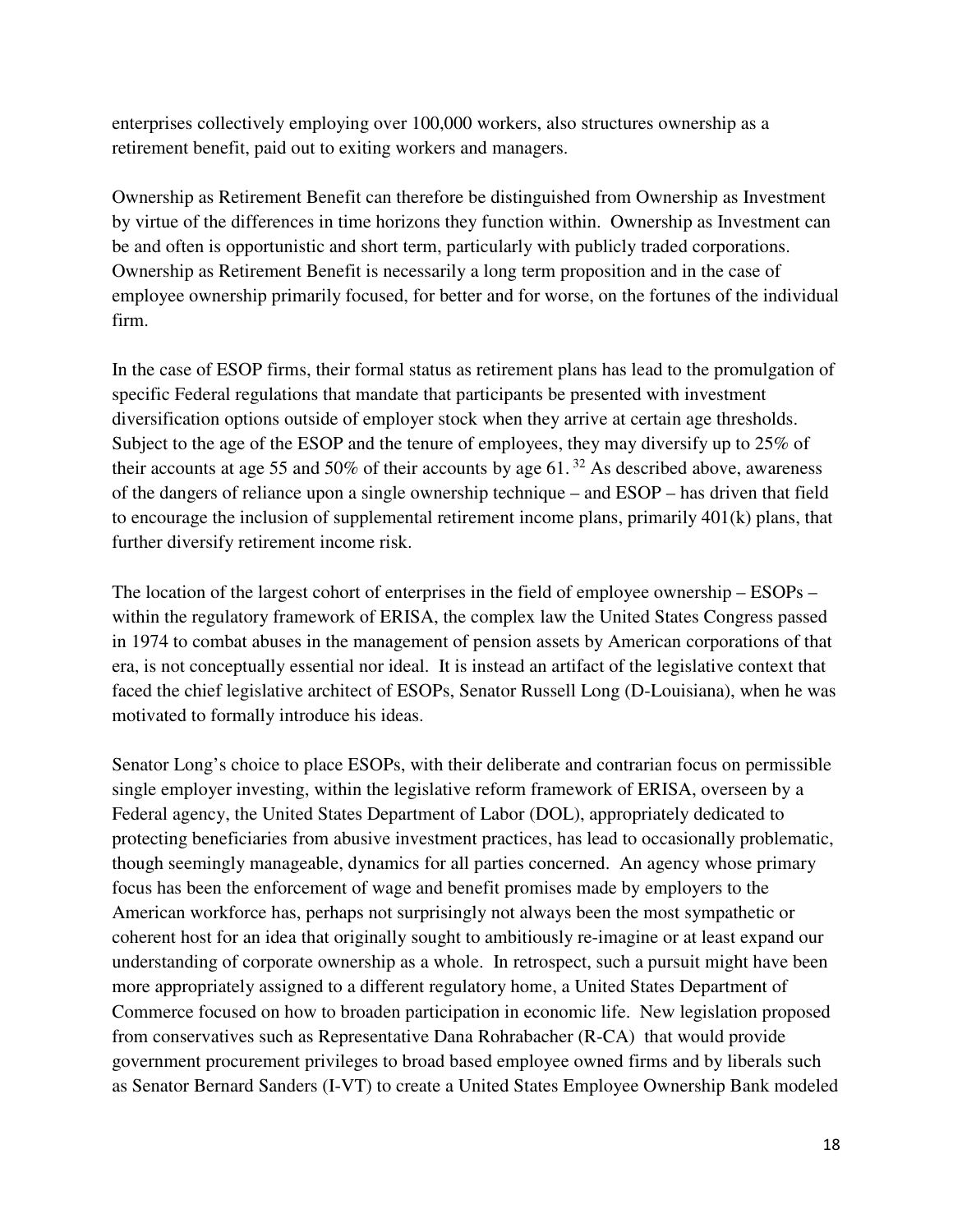on the US Import-Export Bank providing loan guarantees for broad based employee owned firms could help broaden policy ownership of these ideas to include additional branches of government.

Today 'Ownership as a Retirement Benefit' largely regulated by Federal standards surrounding retirement benefits joins 'Ownership as Compensation' as well as 'Ownership as Investment' as a functional if occasionally awkward home for the idea of employee ownership. A singular strength that 'Ownership as a Retirement Benefit' and its existing regulatory framework within the Employment Retirement Security Act (ERISA) contributes to the practice of employee ownership is tenure, an emphasis on ownership as a long term relationship. This longer time horizon offers the opportunity to expand or extend the overall cultural and economic frame of the concept of employee ownership from that of a simple employee/investor, looking to "cash in" at a moment's notice to that of the final, fourth meaning destination offered by this paper of 'Ownership as Membership' invited to participate in the long term economic success of the enterprise on terms different from or at least more expansive than those typically proposed by the dominant Model 1 'Corporation as Property' legal framework.

#### **Meaning # 4 – Ownership as Membership**

Though its visibility in a real economy dominated by the language and assumptions of investment and property rights makes it decidedly obscure, a fourth and final meaning of ownership candidate 'Ownership as Membership' has been with us since before the Pilgrims.<sup>33</sup> This alternative is visible today primarily in what has come to be known as the cooperative sector that in the United States consists of a patchwork quilt of agricultural producer cooperatives marketing commodities such as oranges, grapes, almonds and cranberries, food cooperatives supplying groceries, credit unions, housing cooperatives and worker cooperatives engaged in a range of commercial endeavors from manufacturing to engineering to the writing of software. A second diminishing but still present segment that fits under this categorization is the world of professional partnerships in law, accounting, architecture and other professions.

For the purposes of our discussion in this paper, it is important to stress that it is only in the relatively small worker cooperative segment of this sector and the surviving examples of professional partnerships where we find a membership based employment relationship that differs from the dominant models previously listed. Other categories of cooperatives are designed to provide a range of services for members who are largely consumers or members of a related occupational group (e.g. farmers) enjoying the convenience of democratic association. The modest footprint of American 300 + worker cooperatives, collectively employing approximately 3,000 members helps to explain a frequent appeal made by proponents in this country to more scaled international models in the Basque country of Spain, in Italy and in Canada. The historical record here in the United States also produces evidence of scale that took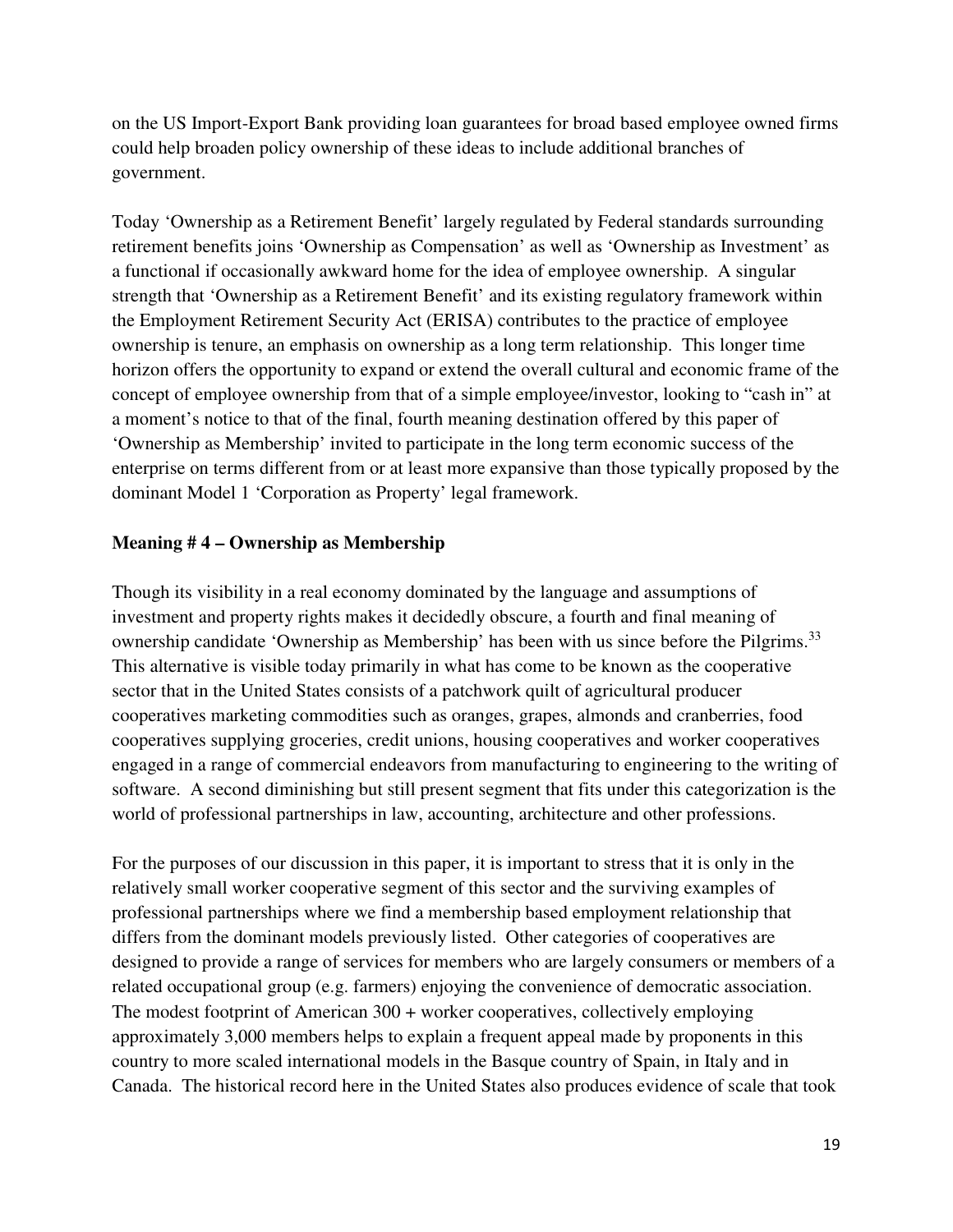place the worker cooperative sector. An analysis of why that sector did not ultimately prevail is beyond our purposes here. Certainly that lack of a financial infrastructure sympathetic to this alternative model played a key role. Derek Jones (1984), Steve Leikin (2005) and others have produced rich evidence of cooperative firms that achieved reasonable scale without that infrastructure in iron foundries and in the manufacture of textiles, shoes, barrels and rope.<sup>34</sup>

For our purposes however, a task more central than marshalling evidence that these examples of firms as membership organizations once existed and still exist today must be a clear rendering of what distinguishes ownership and employment under this membership model from the dominant meanings previously described. What claims can it make about difference? Perhaps the most fundamentally distinct claim of the 'Ownership as Membership' model of both the past and the present resides in the realm of governance. The delegation of power within these firms to, for example elect Boards of Directors that hire and fire management or decide how to invest annual profits derives explicitly from what are termed membership (not property) rights. Those rights are recognized and enshrined in both state law and internal by-laws and are allocated on a per person basis, independent of capital investment or capital retained.

Similarly, the exercise of these rights typically takes place in democratic assemblies that differ from our standard notion of "shareholder meetings." In an 'Ownership as Membership' firm, rights cannot be bartered, sold or accumulated by sellers or buyers. There are no outside owners, there are only inside members. Even within the limits imposed by internal membership there can be no sellers or buyers of other people's rights because the rights central to the 'Ownership as Membership' model are considered personal rights of membership not property rights of ownership.

From a distance, the day to day functioning of a membership based cooperative, a firm where we see 'Ownership as Membership' in action may not appear measurably different from the more familiar models recounted here of 'Ownership as Compensation', 'Ownership as Investment' and 'Ownership as Retirement Plan.' Firms functioning in accordance with 'Ownership as Membership' by-laws must contend with the same challenges of achieving efficiency and quality in production and in producing and delivering products and services that their customers will approve.

The description and the measurement of work life within these firms is a task outside our present domain. Anecdotally, as appears to be the case in broad based employee ownership firms that have invested in efforts to build "ownership cultures," these firms are likely to be characterized by greater efficiency, by lower costs of supervision and by higher morale. Apart from our more central task here of elucidating the existence of different approaches to ownership, a practical question that this paper poses is how central or important the differences among these four models are to explaining their success.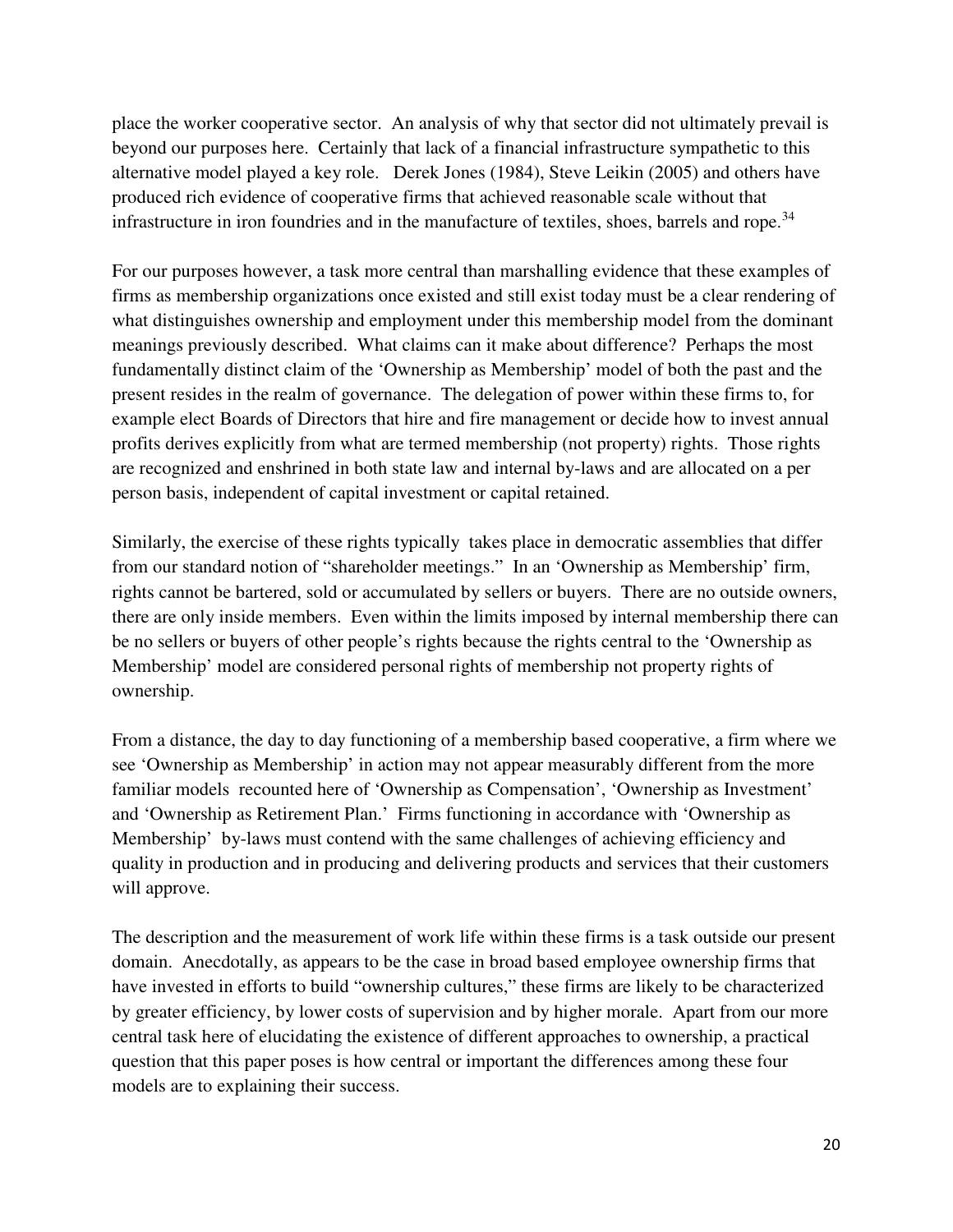Finally, it should be acknowledged that the substantive difference asserted by this fourth and final Ownership as Membership meaning is derived from a fundamentally different theoretical assumption about a core concept in law and economics. That concept is alternatively referred to as property or production. The central economic act that property or production describes is what economists refer to as appropriation, how property is "made one's own" or claimed. According to mainstream economic and legal thought, there is a presumed residual claimant or owner well known to all, the risk taking human or humans who are the providers of capital. Those parties claim their ownership of the firm as a property right following from their provision of capital.

This fourth meaning of Ownership as Membership however asserts that we should not restrict our understanding of property, production and of appropriation to existence of a simple claimant. Appropriation can be removed from the realm of personal property and seen as a contractual relationship. Instead of a simple claimant, we may, if we choose, consider what is being transacted in the workplace as a relational, human act of residual claimancy. That act can be understood to be a reversible contract between two key parties; capital suppliers and labor suppliers.<sup>35</sup> The identity of the claimant should follow the terms of the contract that exists between them. In the Ownership as Membership firm, it is labor suppliers (workers and managers) are presumed to be the residual claimants who rent capital from capital sources.

The legal and organizational arrangements that follow from this unusual rendering of the residual claimancy role, the actual implementation of these ideas vary. However a significant body of practice points to a reframing of the firm not as a commodity, not as a piece of property differentially claimed by its owners but as a democratic social institution comprised of members. In place of ownership rights, we find discussions of membership rights. In place of property rights, we find personal rights exercised by democratically inspired organizational citizens through deliberately constructed organizational constitutions.

#### **Interaction Among Meanings and Models**

This paper has sketched a what we have called a "foreground" typology of four meanings of ownership common to contemporary discussions of employee ownership. In practice, these four meanings exist in disciplinary silos that tend to conform to the interests of their champions in policy circles and in the research academy. What we have aspired to do here is to break down those silos to at the very least broaden the understanding of all participants about the existence of alternative meanings.

The progression of this "foreground" typology of four meanings portrayed in Figure 3 proceeds on a path from the strongest example of Model 1 ' Corporation as Property' to be found in Meaning 1 'Ownership as Compensation' through a second meaning ' Ownership as Investment'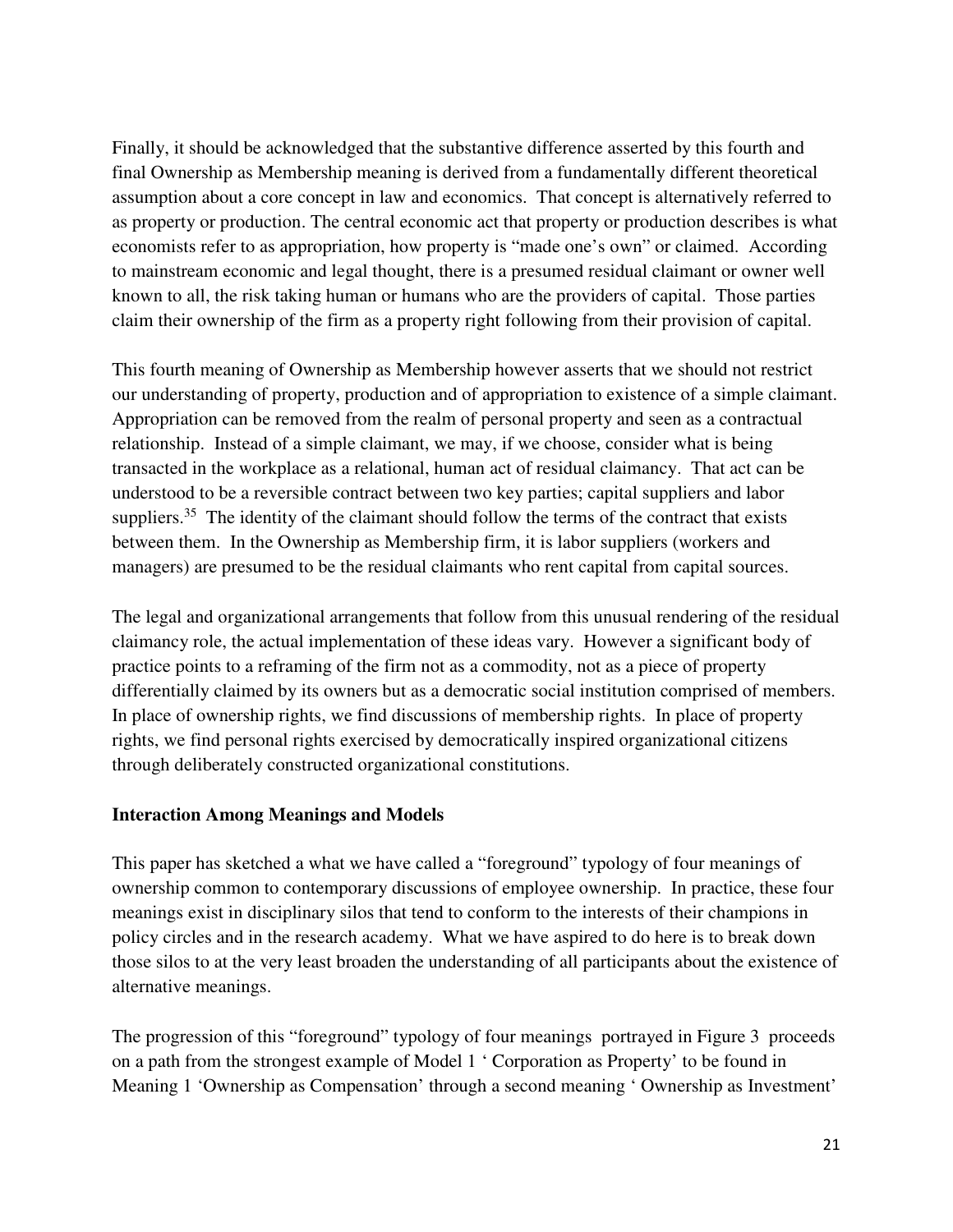through a third meaning 'Ownership as Retirement Benefit' to a fourth and final destination of 'Ownership as Membership'.



# **Four Meanings of Ownership**

# **Figure 3**

**3**

The "foreground" four meaning sequence depicted in Figure 3 and the descriptions in our text reveals certain normative assumptions. The claim made is that ownership at the workplace exists on a continuum that extends from the most commodified form of ownership as property, Meaning 1 'Ownership as Compensation' evidenced by the use of stock options to the least commodified – Meaning 4 'Ownership as Membership evidenced by employment in membership based cooperative and partnership based firms.

In order to more fully explain the background assumptions of this continuum we introduced a second "background" typology of Models that distinguish at a higher level the differences between the four meanings presented. As portrayed in Figure 4, Model 1 describes an umbrella of two discrete meanings that take place strictly under what we call 'Corporation as Property' model. By virtue of its long term investment horizon a third additional Model 1 meaning 'Ownership as Retirement Benefit' bridges into the domain of our second, abstract frame Model 2 'Corporation as Social Institution'.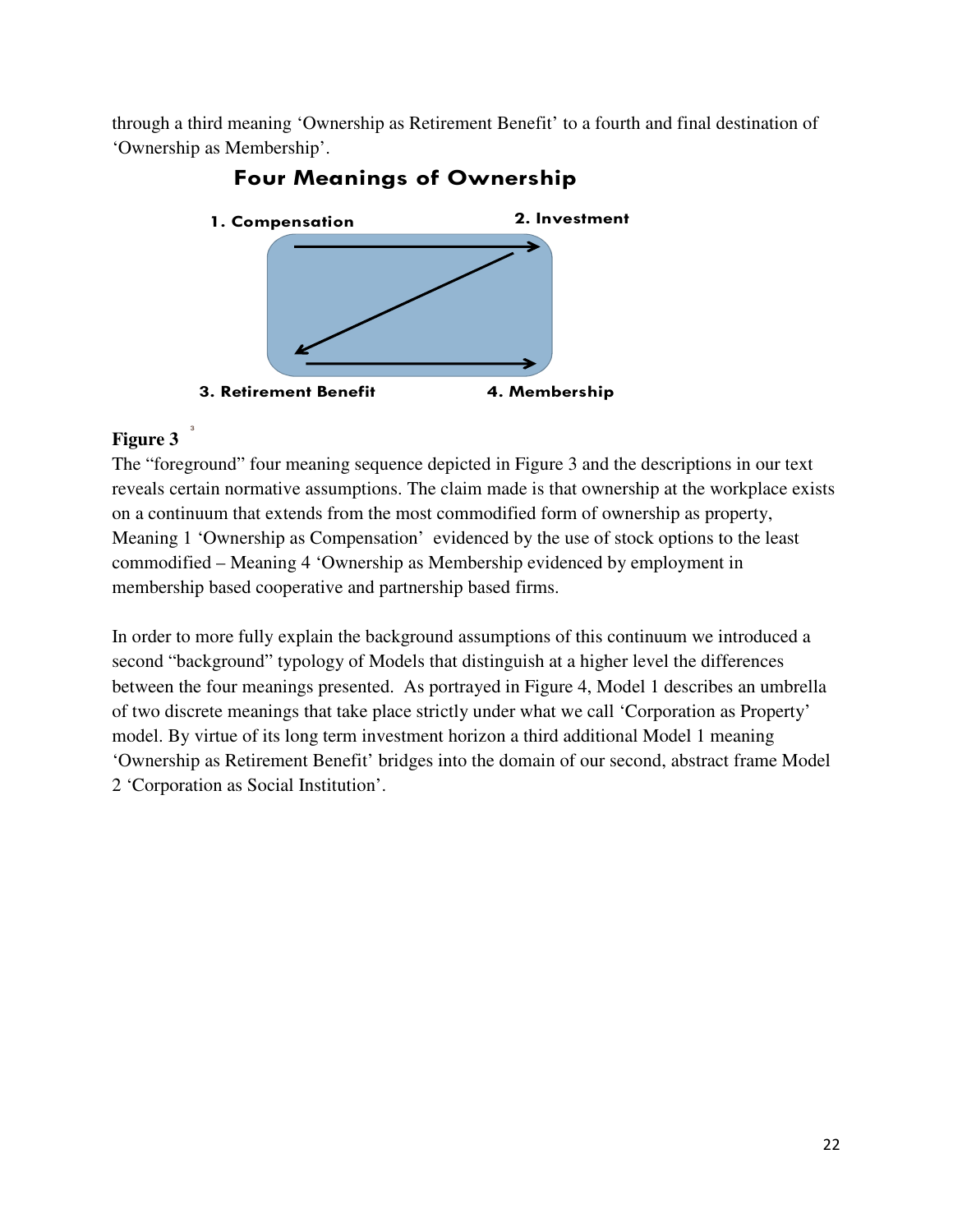#### **Figure 4**



The arrangement of these meanings and models acknowledges the real world presence of ownership meanings that exist largely outside the Model 2 domain. There are differences among these meanings that deserve attention and recognition by policy makers and researchers alike.<sup>36</sup> Our accounting finds merit in each of the meanings though not necessarily equivalence.

# **Conclusion**

The concept of employee ownership enjoys a relatively broad appeal with the public though a more mixed reception from the variety of academic disciplines that have trained their lights upon it. Much of the academic and policy controversy derives from confusion about the nature and structure of employee ownership. We conclude with two accounts of why those controversies persist.

The first account speaks to the power of semantics. There is considerable confusion about the meaning of ownership. The simple breadth of meanings we have described, ownership as compensation, investment, retirement plan or membership provides ample opportunity for confusion to arise. That confusion exists and as we have stated lends a certain 'ships passing in the night' quality to discussions both in research circles and in the business press about just what is taking place under the heading of employee ownership. Efforts such as the one undertaken here to document these differences are intended to surface the existence of these different ownership ships as a prelude to understanding each meaning on its own terms and as a tool to help advocates of each learn and borrow from others as they see fit.

The second account recognizes that the different meanings surfaced are at least partially based in the contentious nature of our politics, politics that are rooted in differing theories of property rights in law and theories of appropriation in economics, of how property becomes "one's own." Those theories emerge from history and in particular from the history and debates about the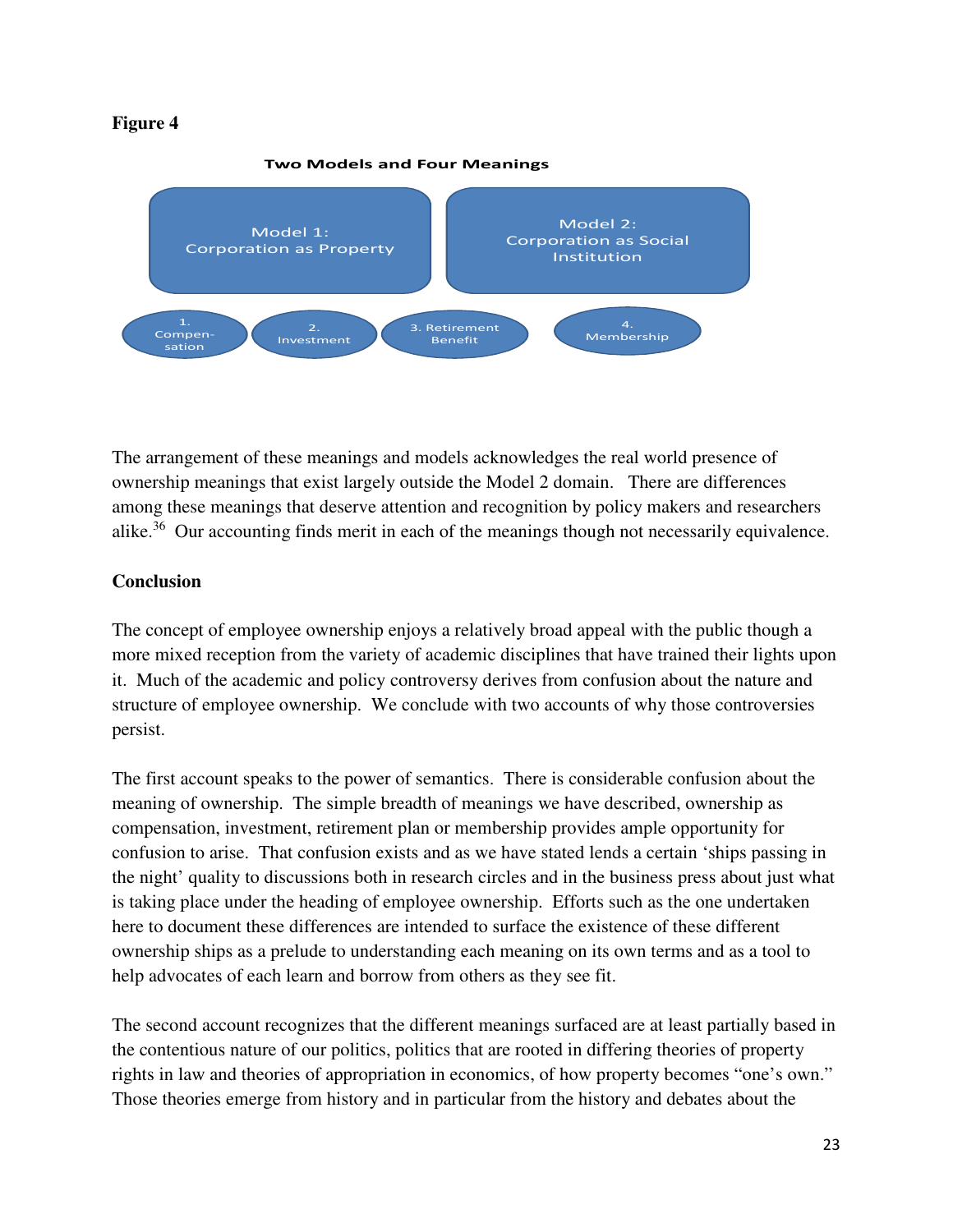structures of newly formed industrial workplaces that emerged from agrarian times. We may now live in what some would call a "post-industrial" era. If so, those early debates about the nature of the workplace and the fairness of the employment relationship that trace back to the agrarian-industrial transition are still with us. Questions remain about the legitimacy and the efficacy of prevailing property and workplace arrangements.

It would be a sentimental mistake of a high order to claim that the success of the dominant property rights model of corporate ownership serves as the root cause explaining the ills of modern society that have followed in its path. Plenty of good work has taken place under a dominant property rights frame, a frame that is very likely to enjoy a comfortable future. Interestingly, it appears that many workplaces of today may thoroughly inhabit what we have called Model 1 'Corporation as Property' structures and practices, including stock options, investment model property holdings as well as ownership exercised through retirement plans while operating according to a different, Model 2 'Corporation as Social Institution' ethos, sometimes explicitly rendered through written statements of purpose and more or less democratic organizational constitutions. The fact that the legal structures used may lag behind the ethos espoused has not been a decisive obstacle to progress.

Nonetheless, to pretend that all structures and practices of ownership are functionally equivalent would be committing a second kind of mistake. A minimum ambition would hope that those who conduct research in the field of employee ownership should recognize the different assumptions and platforms at work within a diverse field in order to effectively discern the effect of those different platforms, those different legal and incentive structures, on the achievement of desired results.

 A second level of ambition would see that making use of a clear delineation among the various meanings and models presently at work could lead to a sharing of best practices among them. It is not necessary to arrive at a single, ideal structure for organizing the workplace to achieve practical progress. Many workplaces within the general domain of what can be called employee ownership across our two Models share much more with one another than they do with purely finance driven models. The analysis provided here ideally can help interested parties surface the principles and values that have heretofore been implicit in their choice of legal structure. With that understanding in hand, they can choose to either continue or to amend their ownership path.

Finally, the diversity of thought and of practice in the field of broad based employee ownership described in this paper returns to the realm of ideas and to key pillars of theory governing our understanding of the fields of law and economics. Significant intellectual consensus exists across ideological divides regarding two pillars of economic theory, the realms of exchange and consumption, realms that function through relatively transparent markets. Those markets may be functioning well or poorly but the laws of supply and demand that surround them and our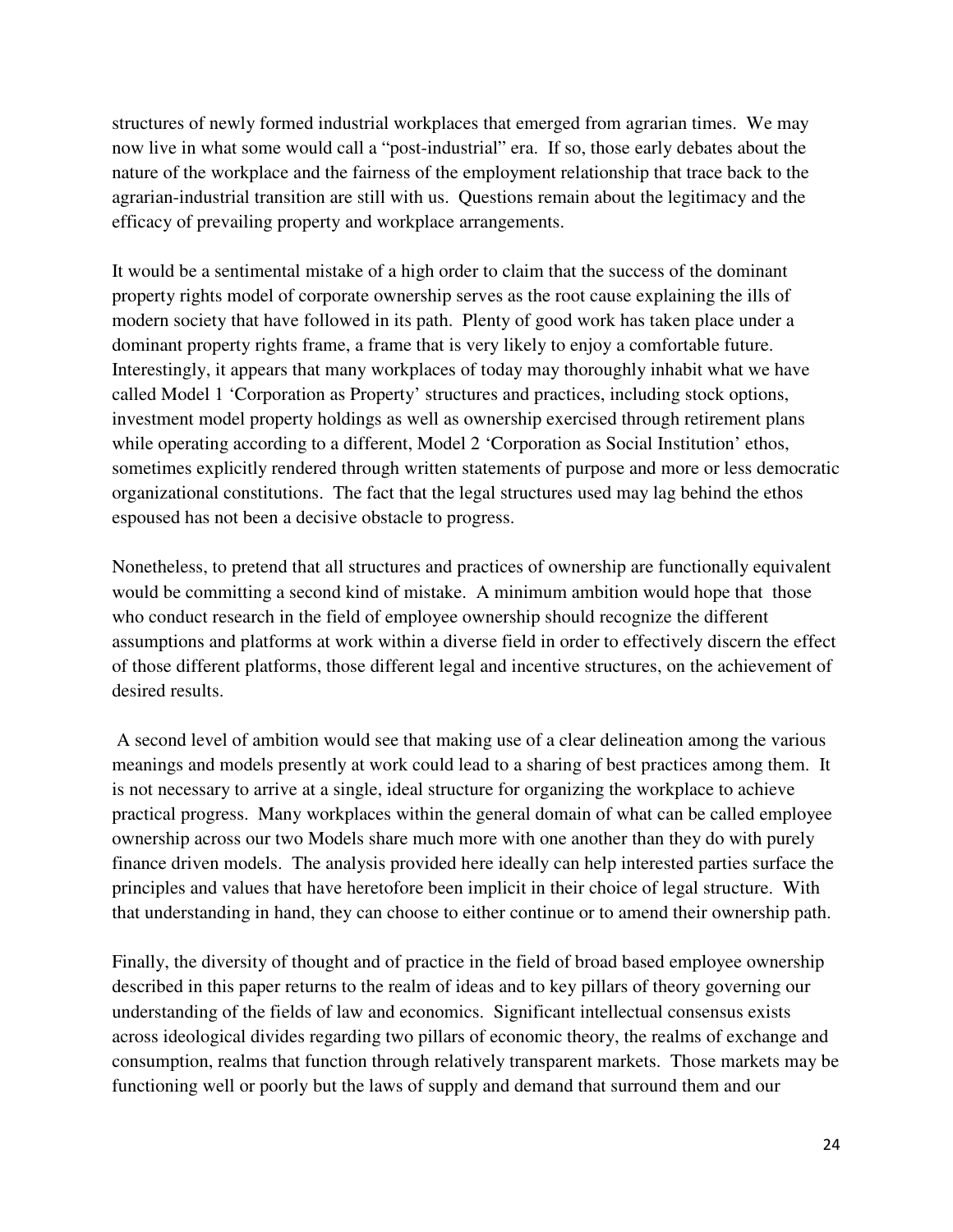expectations about the fundamental fairness that competition within these markets should produce for society at large are accessible and relatively uncontroversial. A third economic realm surfaced by this paper, the realm of property and the mechanism of appropriation, the question of how property becomes "one's own" appears to us to be unresolved or at the very least contingent. More work is need to increase our understanding of the relative contributions made and the structural roles played by capital suppliers and labor suppliers in the context of the firm. This is a topic infused with history and politics in addition to economics. The field of broad based employee ownership, home to a spirited mixture of legal structures, idealism and commercial intent is uniquely suited to deepen that conversation.

 $\overline{a}$ 

<sup>1</sup> First prepared for Annual Meeting of the American Economics Association Boston, January, 2015. Under revision, August, 2019

<sup>2</sup> See Hansmann, Henry and Kraakman, Reinier, 2001. "The End of History for Corporate Law," 89 Georgetown Law Journal 439-68

<sup>&</sup>lt;sup>3</sup> An extremely large intellectual debt is owed here to the work of David Ellerman who has served as the leading intellectual excavator of heretofore unchallenged assumptions about the roots of property theory. A particular Ellerman article that contributed to this paper was *On Property Theory*, Journal of Economic Issues, Vol. 48, issue 3, 2014, pps.601-624. A book length treatment of these issues can be found in *Property and Contract in Economics: The Case for Economic Democracy* available on-line at www.ellerman.org 4

Largely as a product of the initiative of Professor Joseph Blasi and the generosity of funders he has solicited, the Rutgers School of Management and Labor Relations presently sponsors over 100 graduate students, junior faculty and senior advisers from a wide range of disciplines to study the field of employee ownership. Intellectual silos are more difficult to maintain when exposed to a wide spectrum of scholarship. 5 5

<sup>&</sup>lt;sup>6</sup> Coase, Ronald. "The Nature of the Firm," Economics, 4, 16 (1937):386-405<br><sup>7</sup> Broad stock markets selling and bolding private securities are often referre

<sup>&</sup>lt;sup>7</sup> Broad stock markets selling and holding private securities are often referred to as "public" markets. The meaning of the term public here is specific. It generally means accessible for a market price to the general public of private citizens and private entities. Public markets and publicly traded securities do not refer to public ownership as in ownership by state/governmental bodies.

<sup>&</sup>lt;sup>8</sup> Ironically, the core differences between these models often escapes even theoreticians and practitioners of today's cooperative movement. Many in that community borrow uncritically from the property-centric vocabulary of Model 1, describing their Model 2 cooperative "membership" institutions in Model 1 cooperative "ownership" terms.

Ellerman, David in *Worker Cooperatives: The Question of Legal Structure*, Chapter 11 of Worker Cooperatives in America, Robert Jackall and Henry Levin, University of California Press, 1984.

<sup>&</sup>lt;sup>10</sup> MacPherson, C.B, 1977. The Life and Times of Liberal Democracy, Oxford University Press

<sup>&</sup>lt;sup>11</sup> Gourevitch, Alex, 2014. From Slavery to the Cooperative Commonwealth: Labor and Republican Liberty in the 19<sup>th</sup> Century, Cambridge University Press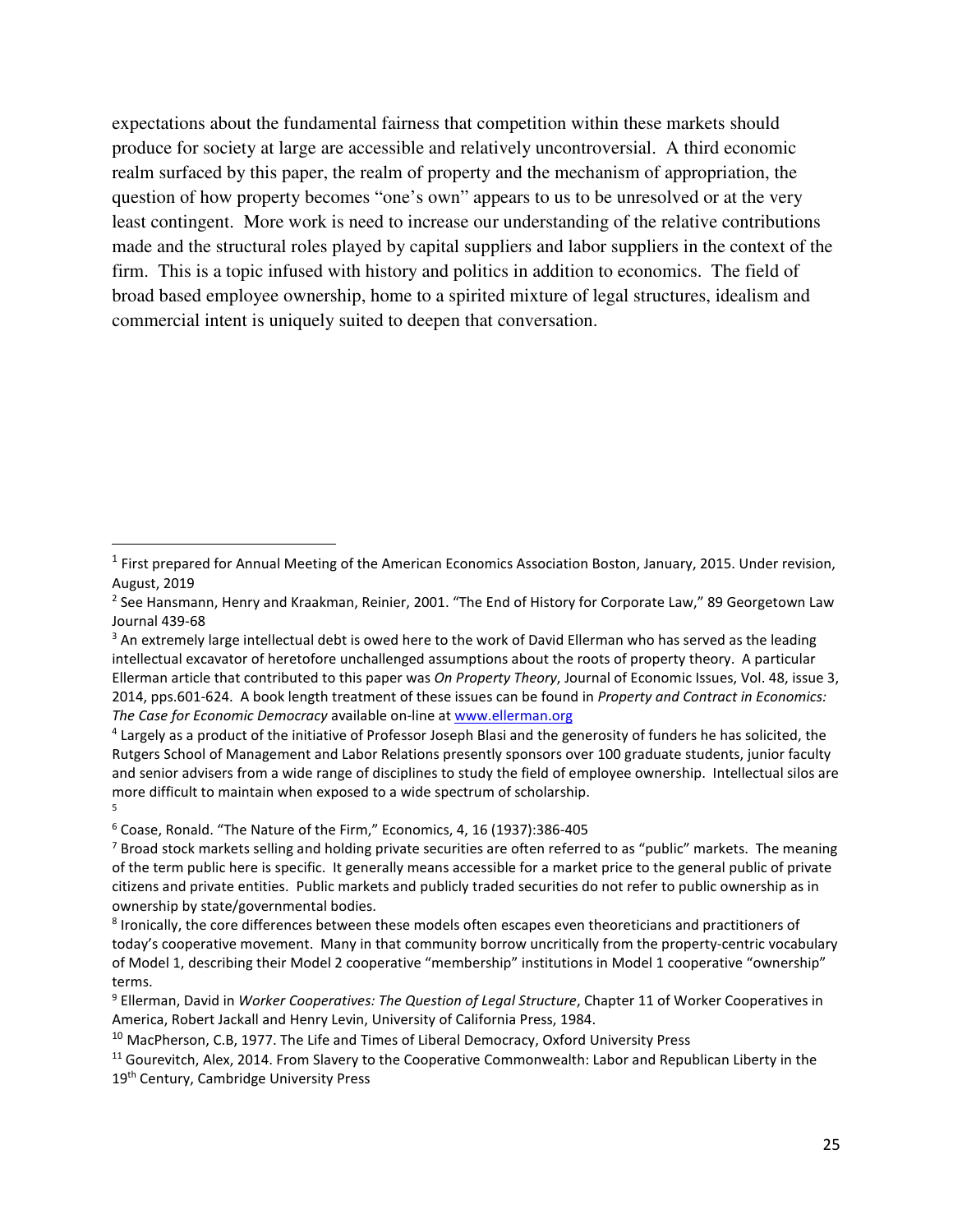<sup>12</sup> Skidmore, Thomas, The Rights of Man to Property, New York, Alexander Ming, 1829. Openlibrary.org

 $\overline{\phantom{a}}$ 

https://archive.org/stream/rightsofmantopro00skid#page/n3/mode/2up<br><sup>13</sup> Ellerman, David, Property and Contract in Economics: The Case for Economic Democracy<br><sup>14</sup> See the B Corporation <u>web site</u> for further explanation.<br><sup>1</sup>

Amazon.com summarized the function of options by stating that Amazon had, in effect, "outsourced it compensation strategy to Wall Street."

17 Center for American Progress policy paper, *Inclusive Capitalism for the American Workforce*, Richard Freeman, Joseph Blasi and Douglas Kruse, March 2, 2011.

<sup>18</sup> Lazonick, William, Profits Without Prosperity: How Stock Buybacks Manipulate the Market and Leave Most Americans Worse Off, Paper to be Presented at the Industry Studies Association Conference, Portland, Oregon, May 30, 2014.

 $19$  Lazonick, William, Sustainable Prosperity in the New Economy?, W.E. Upjohn Institute, 2009

<sup>20</sup> Lazonick (2009) traces the seeming triumph of this ideology to the influential work of Michael Jensen and William Meckling, specifically Jensen, M. & Meckling, W. (1976). Theory of the Firm: Managerial Behavior, Agency

Cost and Ownership Structure, *Journal of Financial Economics* October, 1976, V. 3, No. 4, pps. 305-60<br><sup>21</sup> A concern raised in August, 2019 correspondence with David Ellerman and Tej Gonza of the Institute for Economic Democracy in Ljubljana, Slovenia. Ellerman remarks "It is interesting to note that the opposition we have had in at least three high-flying companies is in the virtual equity or stock options plans being sold by the international consulting firms (e.g., Ernst & Young) and specialized consulting outfits. Far from being a form of EO, as was being sold some years ago by Blasi et at., stock options for a few select individuals or even a broad-based plan seem to be the alternative that blocks ESOPs or the like. It would be good to have a real debate about them at the next Rutgers meeting if anyone thinks they are a form of EO worth supporting."

<sup>22</sup> Markowitz, Harry, Portfolio Selection, The Journal of Finance, Vol. 7, No.1 (March, 1952), pps. 77-91  $23$  The debate between income based measures and asset based measures to contend with challenges of economic inequality is summarized in a recent essay for the PBS NewsHour titled The Alternative American Dream: Inclusive Capitalism. In it, this author likens the challenge of overcoming economic inequality to the successful consumption of a deep bowl of soup. Restricting the tools used to address inequality to income based measures is likened to an effort to consume that soup with forks, when what is needed are spoons, asset spoons. Attention prompted by the publication of Thomas Piketty's Capital in the Twenty-First Century, Harvard University Press 2014 has provided substantial data supporting the existence of what he calls a "capital labor split."<br><sup>24</sup> Statistics regarding employee ownership through ESOPs can be found at

http://www.nceo.org/articles/employee-ownership-esop-united-states<br><sup>25</sup> Published by the National Center for Employee Ownership at this link. Also cited in Economic and Industrial Democracy, November 2010, Employee ownership and participation effects on outcomes in firms majority employee-owned through employee stock ownership plans in the US. Vol 31: pps. 449-476 <sup>26</sup> See http://www.nceo.org/articles/employee-ownership-retirement-plan

<sup>27</sup> Notes on the origin of 'Watch That Basket,' Which Came First, the Carnegie or the Twain?, Herbison Consulting Gateway – <u>at this link</u>.<br><sup>28</sup> Op cit (note xiii) and Facebook page <u>Lifehacker</u>, citation by Bill Kolasa, May 26, 2011.<br><sup>29</sup> Attributed by Hutton, Will, "Will the real Keynes stand up, not this sad caricature?", Guardian,

2008.

<sup>30</sup> Op cit http://www.nceo.org/articles/employee-ownership-retirement-plan<br><sup>31</sup> "Employee stock ownership and diversification," Annals of Operations Research, April 2010, Vol. 176, No. 1, pp. 95-107. By Harry Markowitz, Joseph Blasi, and Douglas Kruse.<br><sup>32</sup> See this link from National Center for Employee Ownership (NCEO). An excerpt follows. "After ESOP participants

reach age 55 and have participated in the plan for ten years, they have the right during the following five years to diversify up to a total of 25% of company stock that was acquired by the ESOP after December 31, 1986, and has been allocated to their accounts; during the sixth year, they may diversify up to a total of 50%, minus any previously diversified shares. To satisfy the diversification requirement, the ESOP must (1) offer at least three